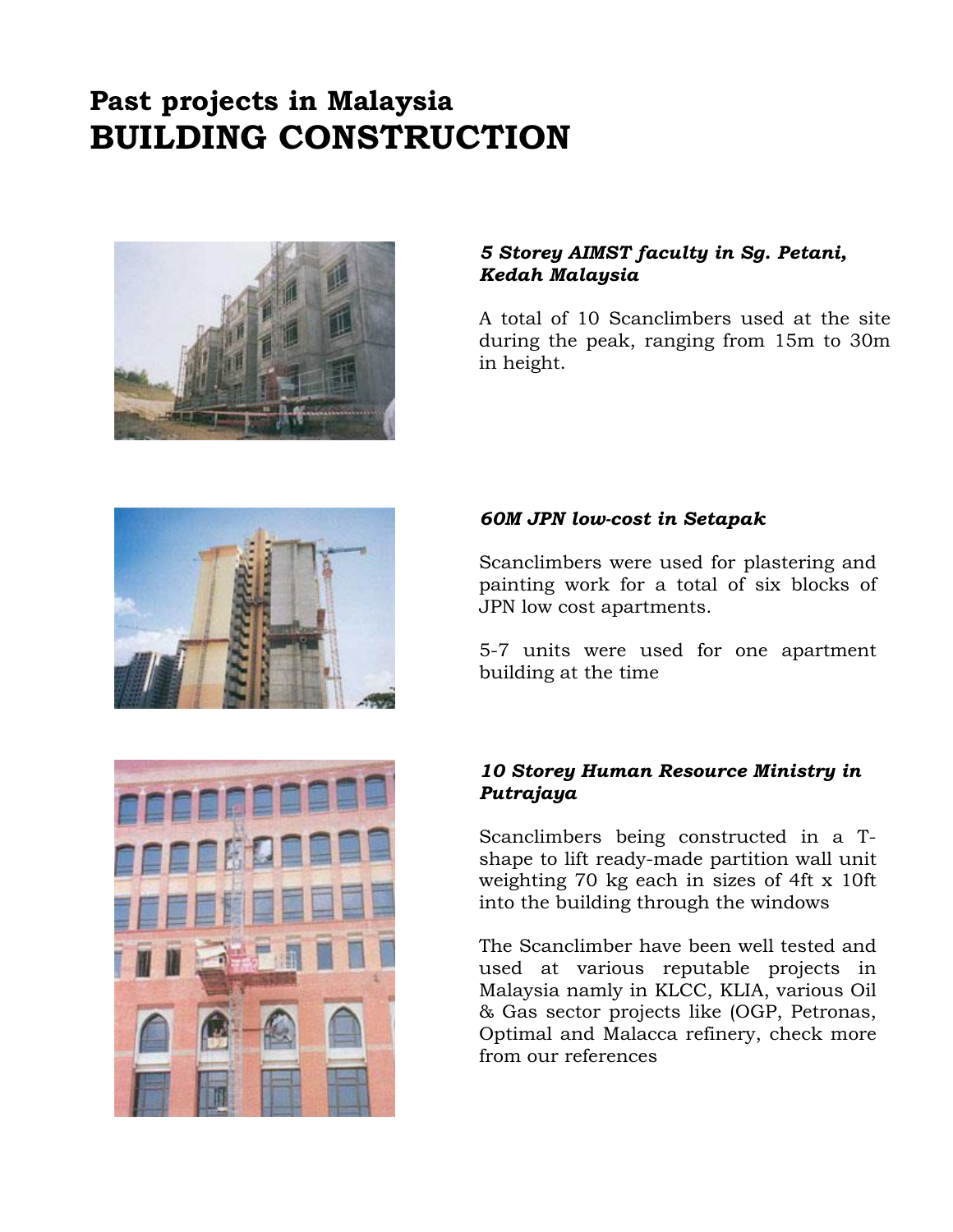# **Past projects in Malaysia OIL & GAS INDUSTRY**



### *Optimal Chemicals (M) Sdn Bhd Main Flare Tower in Kertih, Terengganu*

Transporting workers, tools, and all of the necessary materials & tools up and down, when the flare top was replaced.

Project completion 2006 (February-March)



### *Petronas Gas Flare Tower in Kertih, Terengganu*

SC1300 unit was used for transporting workers, tools, and all of the necessary materials up and down, when the flare top was replaced by a new one with the help of a 500-ton crane. The height of the tower is 114 m.

A special anchoring system was created to suite the tower and design calculation for the wind force and stability of calculations and design.



### *Raw Water Tank in Kuantan Pahang*

SC1300 model was used inside and outside the tank to carry out sand blasting and the painting of the tank in CUF site.

Check more projects from our references.

The Scanclimber Mast Climbing Work Platform helps cut the cost of using expensive modular scaffolding. The Scanclimber is relatively quicker to erect and dismantle than scaffolding. Materials and equipment can be lifted at the same time as workers. It provides a safe platform for workers to work on and expedity work, such as for maintenance shut downs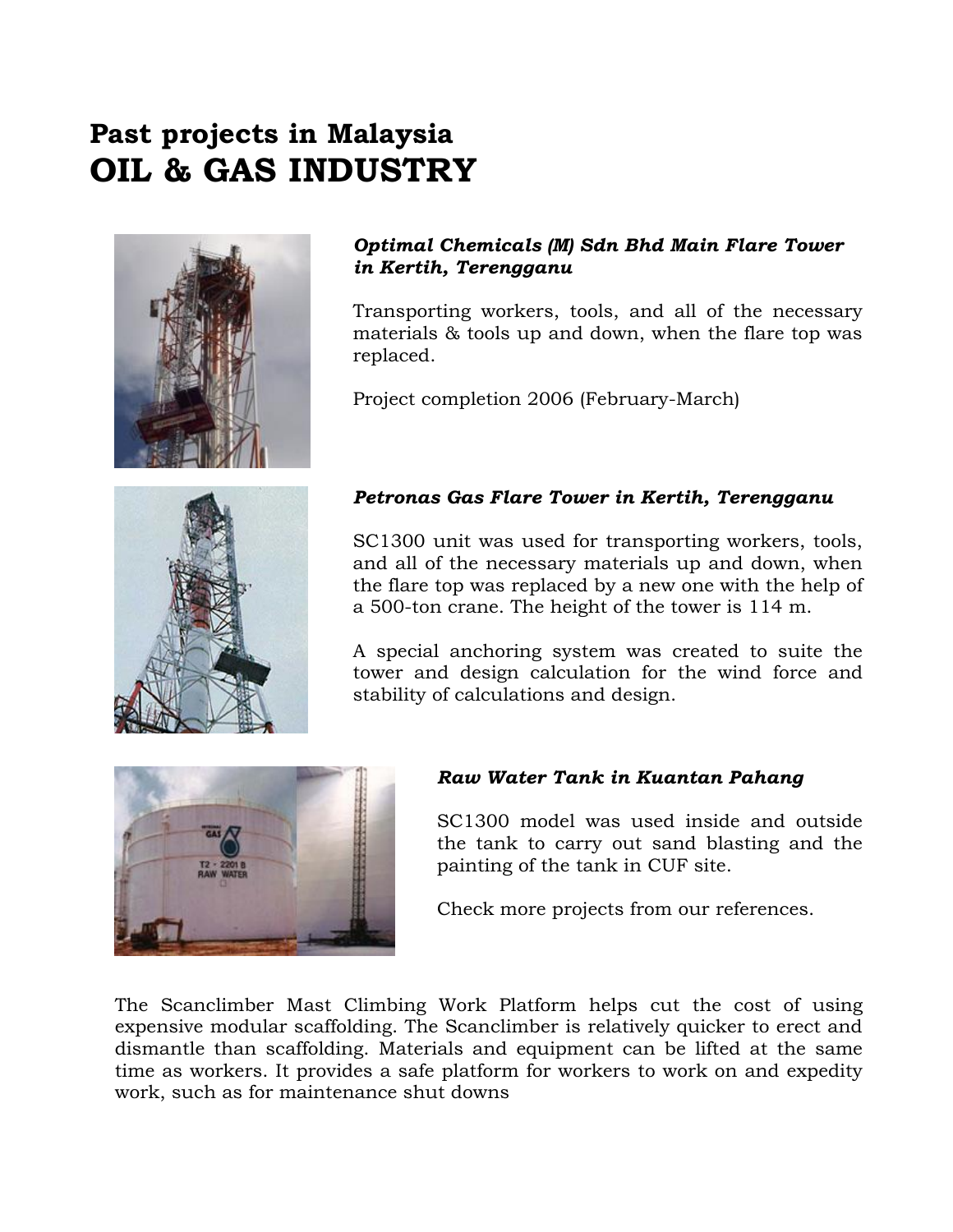# **Past projects in Singapore BUILDING CONSTRUCTION**



### *Singapore Brick Façade Project*

Seven (7) SC4000 units, height up to 100m and platform length up to 12.5m, were used during the maintenance of brick façade in Singapore.



#### *Balcony installation in Singapore*

Total of 16 SCANCLIMBER SC4000 models with special 9 ft extensions were used during the balcony installation to cover the balcony row from both sides.



#### *Balcony Installation in Singapore*

The Singapore "HDB" (Housing Development Board) building projects, used SCANCLIMBERs for installation of new balconies and upgrading facades of old buildings.

The use of SCANCLIMBER SC4000 mast climbing platforms up to a height of 75 m in these projects not only saves cost and time but also increases the work safety at great heights.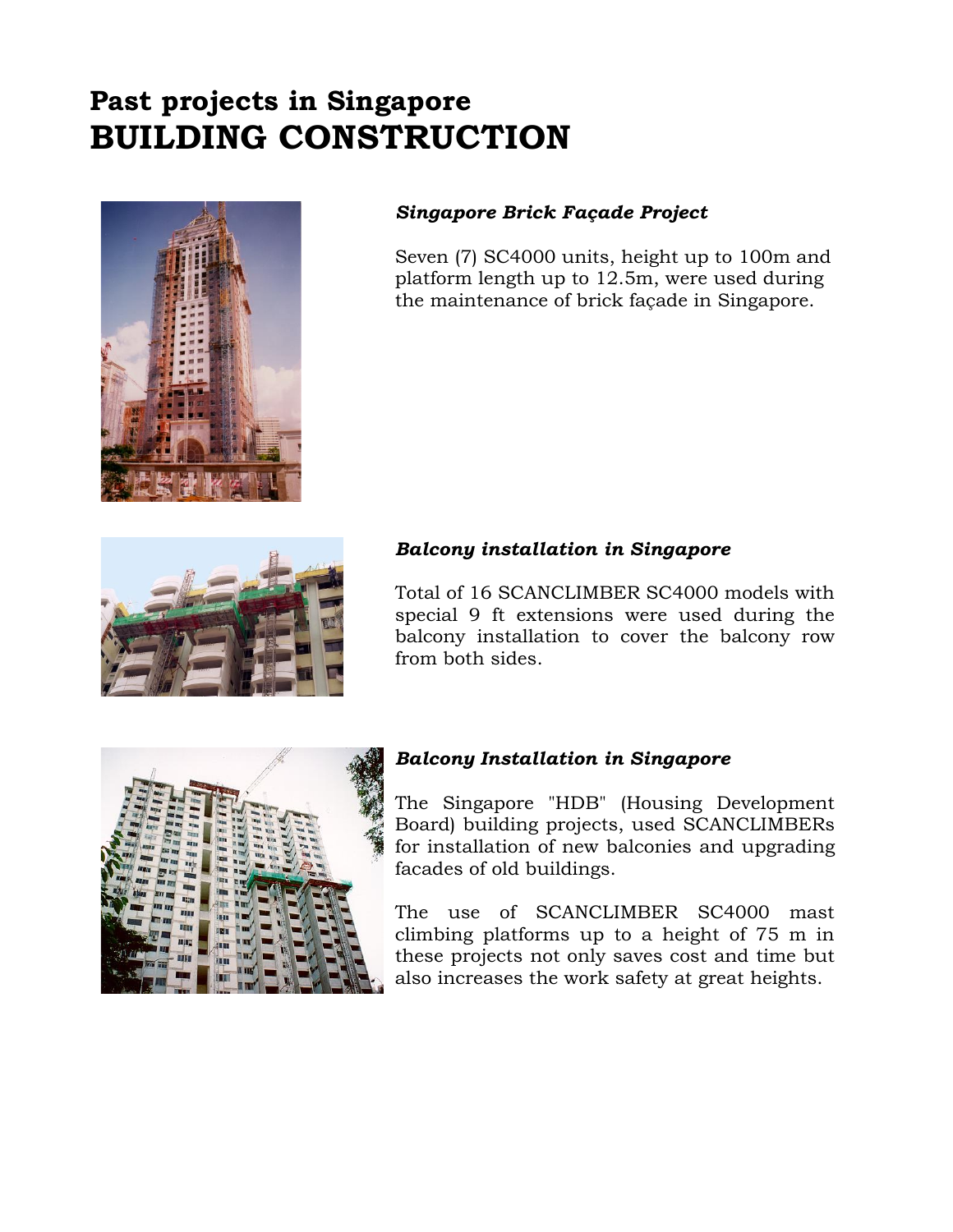# **Scan-Rent Sdn Bhd COMPLETED PROJECT REFERENCES Construction Division**

| <b>Item</b>    | <b>Description</b>                                                 | <b>Client</b>                                  | <b>Machine</b> | <b>Year</b> |
|----------------|--------------------------------------------------------------------|------------------------------------------------|----------------|-------------|
| $\mathbf{1}$   | KLCC - Suria Shopping Mall<br>Kuala Lumpur                         | Pembinaan Shinrai Sdn Bhd                      | SC 1300        | 1997-1998   |
| $\overline{a}$ | IJM - IT&T Mid Valley City<br>Project, Kuala Lumpur                | Y.B. Corporation Sdn Bhd                       | SC 1300        | 1997        |
| 3              | KLCC - Menara Isetan<br>Kuala Lumpur                               | Shimizu Corporation Sdn Bhd                    | SC 1300        | 1997        |
| 4              | Winnie Plaza<br>Jalan Sungai Chua, Kajang                          | Pak Sin Development Sdn Bhd                    | SC 1300        | 1997-1998   |
| 5              | HICOM Glenmarie Project<br>Shah Alam, Selangor                     | Impress Eight (M) Sdn Bhd                      | SC 1300        | 1997        |
| 6              | Seri Mas Condominium<br>Cheras                                     | Brem Construction Sdn Bhd                      | SC 1300        | 1996-1997   |
| $\overline{7}$ | Distripark Warehouse<br>West Port, Pulau Indah                     | K.W. Bumi Construction<br>Sdn Bhd              | <b>SC 4000</b> | 1997        |
| 8              | Bar Code Sato Electronics (M)<br>Sdn Bhd, Factory<br>Petaling Jaya | Kajima (M) Sdn Bhd                             | <b>SC1300</b>  | 1997        |
| 9              | FCBC Project<br>KLIA, Sepang                                       | Puspajaya Aluminium Sdn Bhd                    | SC 1300        | 1997-1998   |
| 10             | Short Term Car Park<br>KLIA, Sepang                                | Sunspan Sdn Bhd<br>(Member Of SungeiWay Group) | SC 1300        | 1997        |
| 11             | FCBC Project<br>KLIA, Sepang                                       | Ahmad Zaki Sdn Bhd                             | <b>SC 1300</b> | 1997-1998   |
| 12             | MAS Hangar Project<br>KLIA, Sepang                                 | Permatang Bina Sdn Bhd                         | <b>SC 1300</b> | 1997-1998   |
| 13             | POS Malaysia Bhd<br>KLIA, Sepang                                   | Kerjaya Binaan Sdn Bhd                         | SC 1300        | 1998        |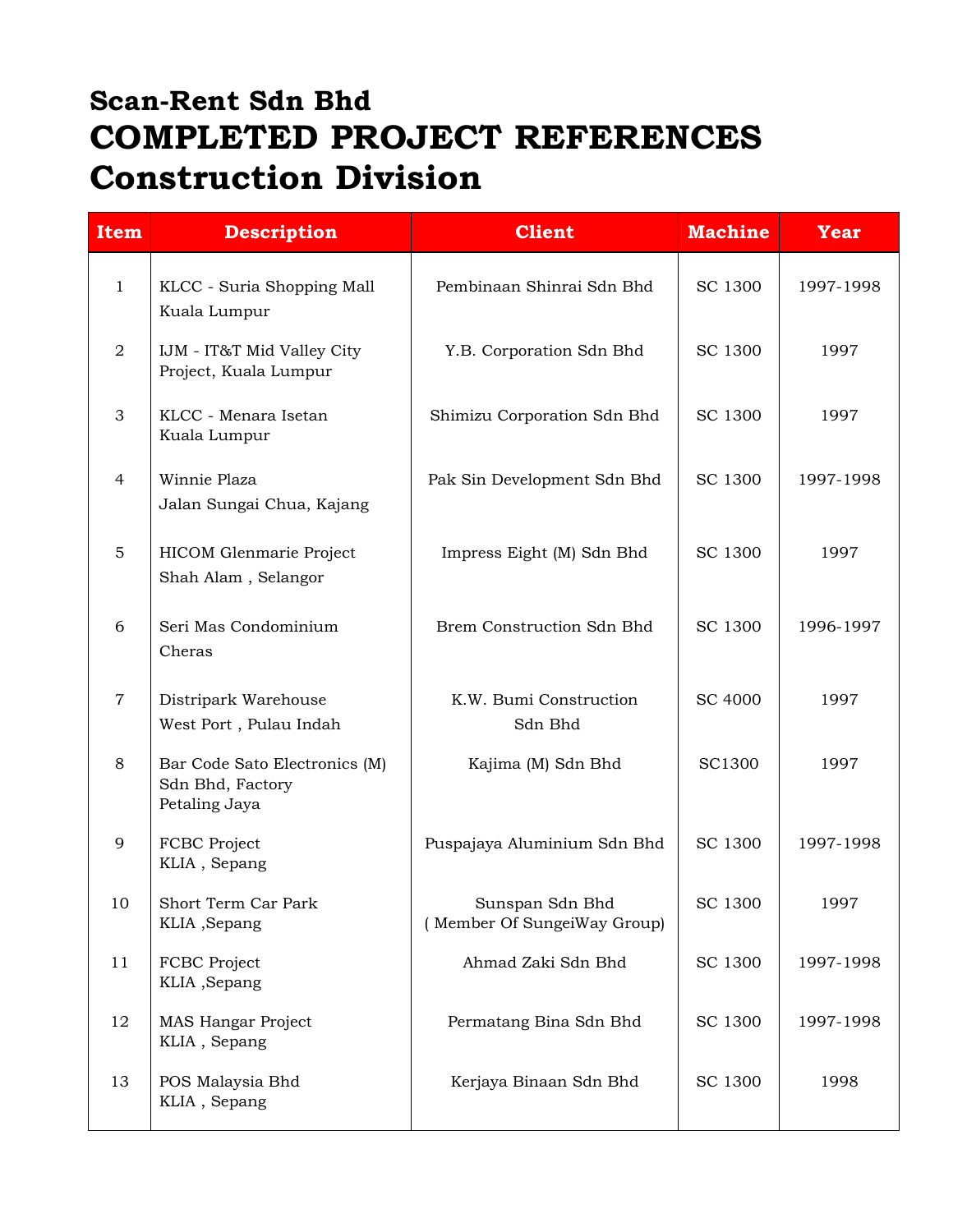| <b>Item</b> | <b>Description</b>                                                  | <b>Client</b>                       | <b>Machine</b> | <b>Year</b> |
|-------------|---------------------------------------------------------------------|-------------------------------------|----------------|-------------|
| 14          | Proposed Warehouse Of Polyrak<br>Moulding<br>Jalan Tandang, P. Jaya | Markas Sdn Bhd                      | SC 4000        | 1997        |
| 15          | Engine Ground & Blast &<br>Deviation Site - KLIA, Sepang            | Blast Deflections, Inc - USA        | SC 1300        | 1998        |
| 16          | KLCC - Suria Shopping Mall<br>Kuala Lumpur                          | AstroSign Gallery Sdn Bhd           | SC 1300        | 1998        |
| 17          | PELIKAN Factory & Office<br>Puchong, Selangor                       | K.W. Bumi Construction<br>Sdn Bhd   | SC 1300        | 1998        |
| 18          | Carrefour Hypermarket<br>Seberang Jaya, Penang                      | Kok Hoon Sdn Bhd                    | SC 1300        | 1998        |
| 19          | Western Digital<br>Petaling Jaya                                    | Zacklim Industrial Works<br>Sdn Bhd | <b>SC1300</b>  | 1998        |
| 20          | Emporium Selangor<br>Kuala Lumpur                                   | Jetform Construction Sdn Bhd        | <b>SC1300</b>  | 1998        |
| 21          | Security Commission<br>Bukit Kiara, Selangor                        | City Axis Sdn Bhd                   | <b>SC1300</b>  | 1998        |
| 22          | Multi Purpose Hall - UNITEN<br>Kajang, Selangor                     | Perangsang International<br>Sdn Bhd | SC1300         | 1998-1999   |
| 23          | <b>MRCB Selborn Square</b><br>Shah Alam, Selangor.                  | Ceratrade Sdn Bhd                   | SC4000         | 1998-1999   |
| 24          | Bayanaemas Project<br>Prai, Penang.                                 | Seng Seng Construction<br>Sdn Bhd   | SC4000         | 1998        |
| 25          | Mosque - UNITEN<br>Kajang, Selangor.                                | Perangsang International<br>Sdn Bhd | <b>SC1300</b>  | 1998-1999   |
| 26          | Pantai Hillpark Condominium<br>Kuala Lumpur.                        | Sen Liong Trading                   | <b>SC1300</b>  | 1998        |
| 27          | RJ Reynolds Tobacco Factory<br>Selangor.                            | Kumagai Gumi Co. Ltd                | <b>SC1300</b>  | 1998        |
| 28          | GE Engine Services<br>Subang, Selangor.                             | Plomalite Letrik Sdn Bhd            | <b>SC1300</b>  | 1999        |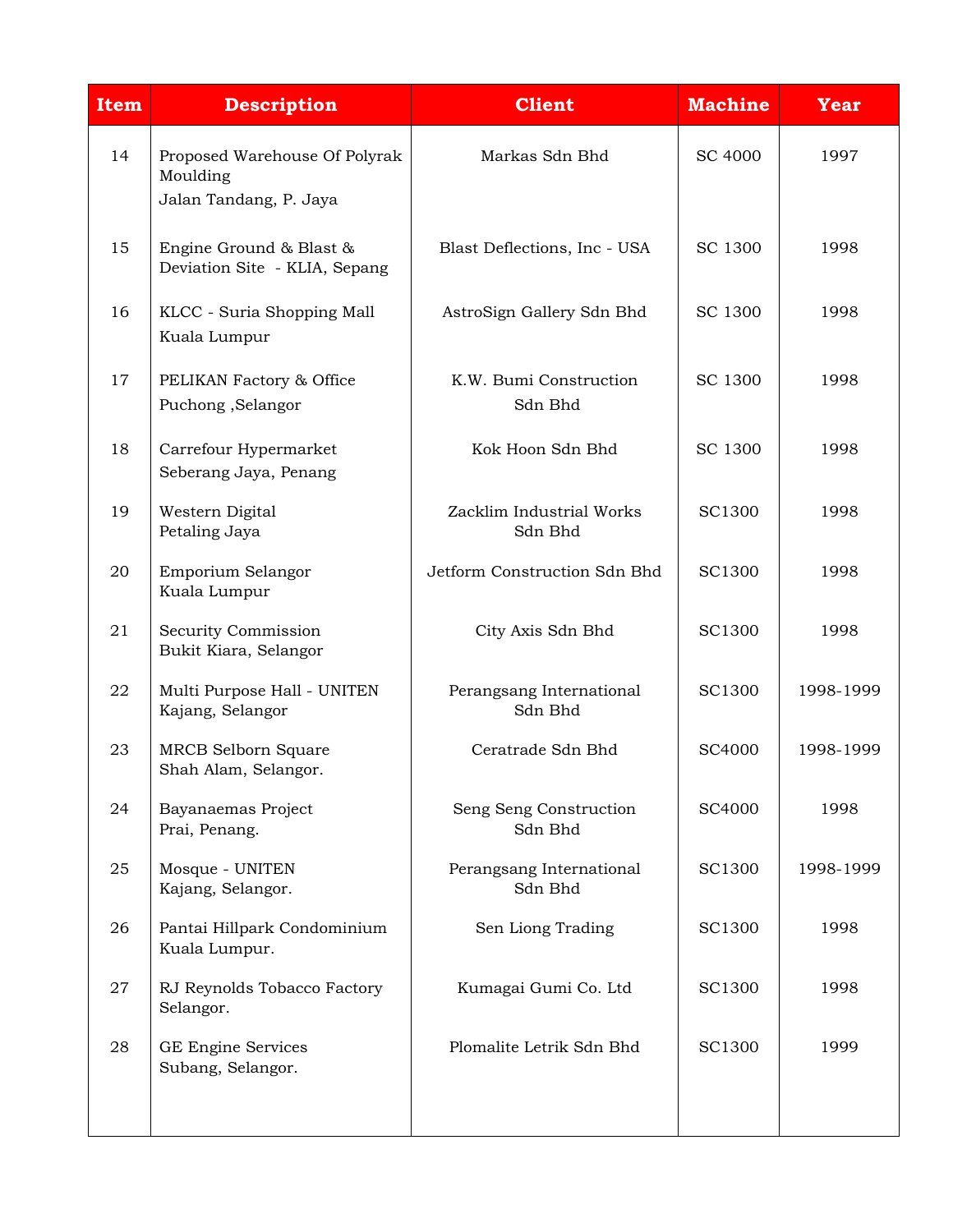| <b>Item</b> | <b>Description</b>                                                         | <b>Client</b>                            | <b>Machine</b>     | <b>Year</b>           |
|-------------|----------------------------------------------------------------------------|------------------------------------------|--------------------|-----------------------|
| 29          | P.B. Pacific<br>Jalan Sultan Ismail, KL                                    | Jepsum Aluminium Sdn Bhd                 | <b>SC1300</b>      | 1999                  |
| 30          | 5 units shop-lot - 4 storey<br>Section 13, Shah Alam.                      | Setiakon Builders Sdn Bhd                | SC1300             | 1999                  |
| 31          | TNB Office Project<br>Kapar, Klang.                                        | Syarikat Setia Maju Sdn Bhd              | <b>SC4000</b>      | 1999                  |
| 32          | Genting Sanyen<br>Nilai, Negeri Sembilan.                                  | Globe Engineering Sdn Bhd                | SC4000             | 1999                  |
| 33          | PKNS Project<br>Bangi, Selangor.                                           | Monolite Housing Sdn Bhd                 | SC1300             | 1999                  |
| 34          | Bukit Minyak Industrial Estate<br>Bukit Mertajam, Penang                   | Norwest Holdings Sdn Bhd                 | SC1300 &<br>SC4000 | 1999-2000             |
| 35          | <b>KNM CUF Site</b><br>Gebeng, Kuantan, Pahang                             | <b>KNM Steel Construction</b><br>Sdn Bhd | <b>SC1300</b>      | 1999-2000             |
| 36          | Column-3001 & 3003, PDH<br>Tower, Kuantan, Pahang.                         | Premier Level Sdn Bhd                    | SC1300 &<br>SC4000 | 1999 to<br>Early 2000 |
| 37          | Orgavyl Chemical Industries<br>Factory - Section 15<br>Shah Alam, Selangor | Yeow Yoon Construction<br>Sdn Bhd        | SC1300             | 2000                  |
| 38          | 2 Blocks Medium Cost<br>Apartment, Persiaran<br>Tanjung, Tampoi, Johor     | Gaj Construction Sdn Bhd                 | SC1300             | 2000                  |
| 39          | Administration Block, Parcel<br>C & D, Putrajaya                           | Bukit Barisan Sdn Bhd                    | <b>SC1300</b>      | 2000                  |
| 40          | Genting Sanyen Papermill<br>Factory, Salak Tinggi, Selangor                | Pembinaan HS Heng Sing<br>Sdn Bhd        | SC1300             | 2000                  |
| 41          | JIT Project, Proposed 5 Storey<br>Factory<br>Jalan Tampoi, Johor Baharu    | Gagahbina Sdn Bhd                        | SC1300 &<br>SC4000 | 2000                  |
| 42          | <b>KL</b> Sentral Project<br>Jalan Tun Sambanthan, Kuala<br>Lumpur         | Global Wall (M) Sdn Bhd                  | SC1300             | 2000                  |
| 43          | Cyberia Townhouse<br>Cyberjaya, Sepang                                     | JEKS Engineering Sdn Bhd                 | SC1300             | 2000                  |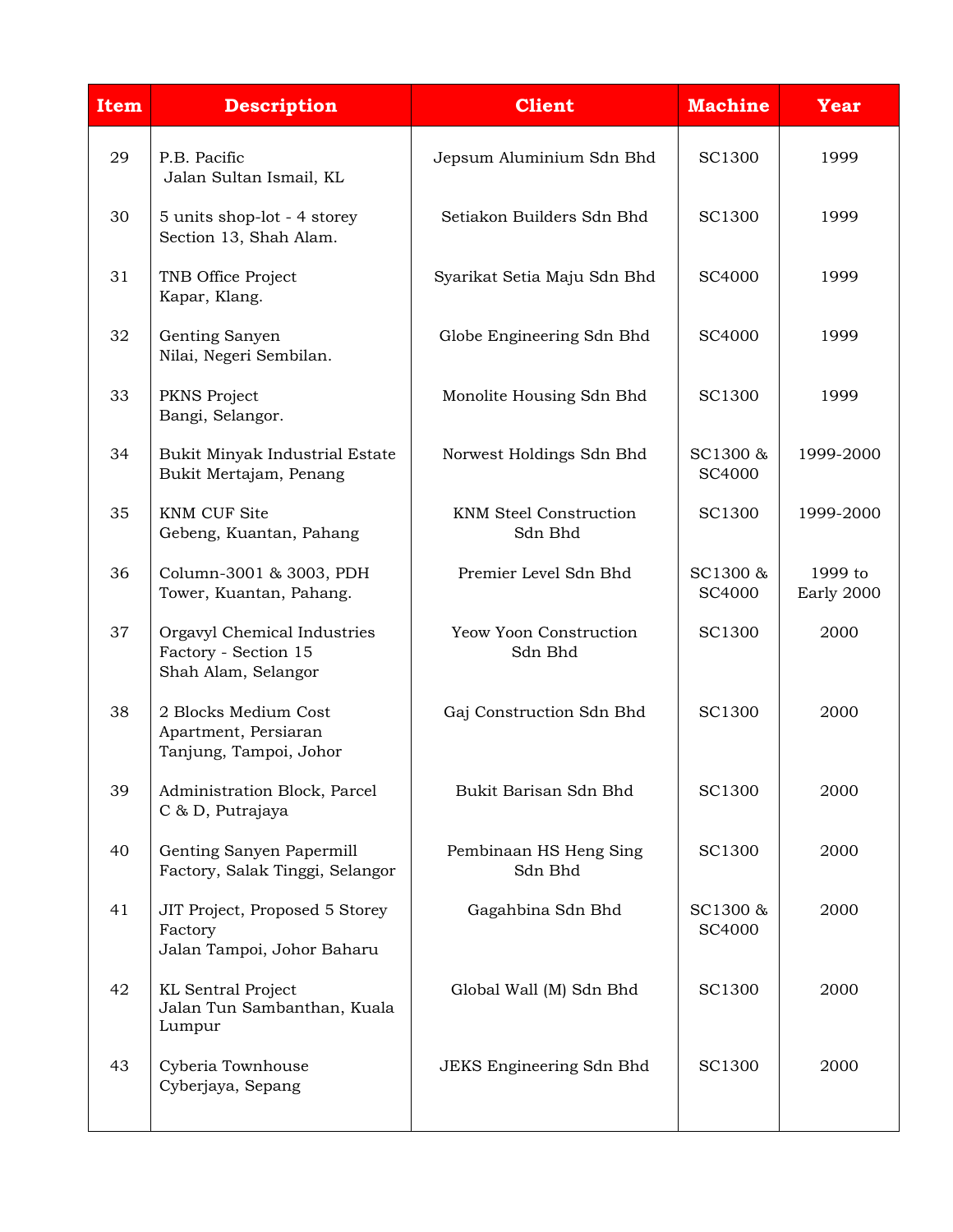| <b>Item</b> | <b>Description</b>                                                     | <b>Client</b>                             | <b>Machine</b>     | <b>Year</b> |
|-------------|------------------------------------------------------------------------|-------------------------------------------|--------------------|-------------|
| 44          | Tengku Jaafar Power Station<br>Port Dickson, Lukut.                    | Syarikat Setia Maju                       | <b>SC1300</b>      | 2000        |
| 45          | <b>KL</b> Sentral Project<br>Jalan Tun Sambanthan, KL                  | Prostart Contracts (M) Sdn Bhd            | SC1300 &<br>SC4000 | 2000        |
| 46          | Link Bridge, MRCB Selborn<br>Square, Shah Alam, Selangor               | S.P.K.T. Binaan Sdn Bhd                   | SC1300             | 2000        |
| 47          | Genting Sanyen Papermill<br>Factory, Salak Tinggi, Selangor            | Pembinaan Singfa Sdn Bhd                  | SC1300             | 2000        |
| 48          | Wella Factory<br>Lot 4, Jalan Raguan 15/17<br>Shah Alam, Selangor      | Spectrum Aluminium<br>Fabricators Sdn Bhd | <b>SC1300</b>      | 2000        |
| 49          | Maju Perdana, Kuala Lumpur<br>Jalan Tuanku Abdul Rahman                | Sky Climber Engineering<br>Sdn Bhd        | <b>SC1300</b>      | 2000        |
| 50          | Dialog Holdings Construction<br>Site, Kws Bkt Tgh, Terengganu          | Autoblast Sdn Bhd                         | <b>SC1300</b>      | 2000        |
| 51          | <b>JPN Low Cost Apartment</b><br>Sg Besi, Kuala Lumpur                 | Perwira Bintang (M) Sdn Bhd               | SC4000             | 2001        |
| 52          | Low Cost Flat<br>Mukim Petaling, Selangor                              | Pembinaan Unicons Sdn Bhd                 | SC1300             | 2001        |
| 53          | Plot J5, Lot 2<br>Shah Alam, Selangor                                  | Pembinaan Fithriyah Jaya SB               | SC1300             | 2001        |
| 54          | EMT Engineering Pte Ltd<br>Loyang Drive, Singapore                     | EMT Engineering Pte Ltd                   | SC1300             | 2001        |
| 55          | H S Afandi<br>Selayang                                                 | H S Afandi                                | <b>SC1300</b>      | 2001        |
| 56          | Kolej Matriculasi<br>Tangkak, Johor                                    | PG Engineering Sdn Bhd                    | <b>SC1300</b>      | 2002        |
| 57          | Low Cost Aprt<br>Bdar Sri Permaisuri, KL.                              | Pembinaan Punca Cergas SB                 | SC1300             | 2002        |
| 58          | JPN Low Cost Apartment<br>Sg Besi, Kuala Lumpur                        | Perwira Bintang (M) Sdn Bhd               | SC1300             | 2002        |
| 59          | 2 Blocks Medium Cost<br>Apartment, Persiaran Tanjung,<br>Tampoi, Johor | Gaj Construction Sdn Bhd                  | SC1300             | 2002        |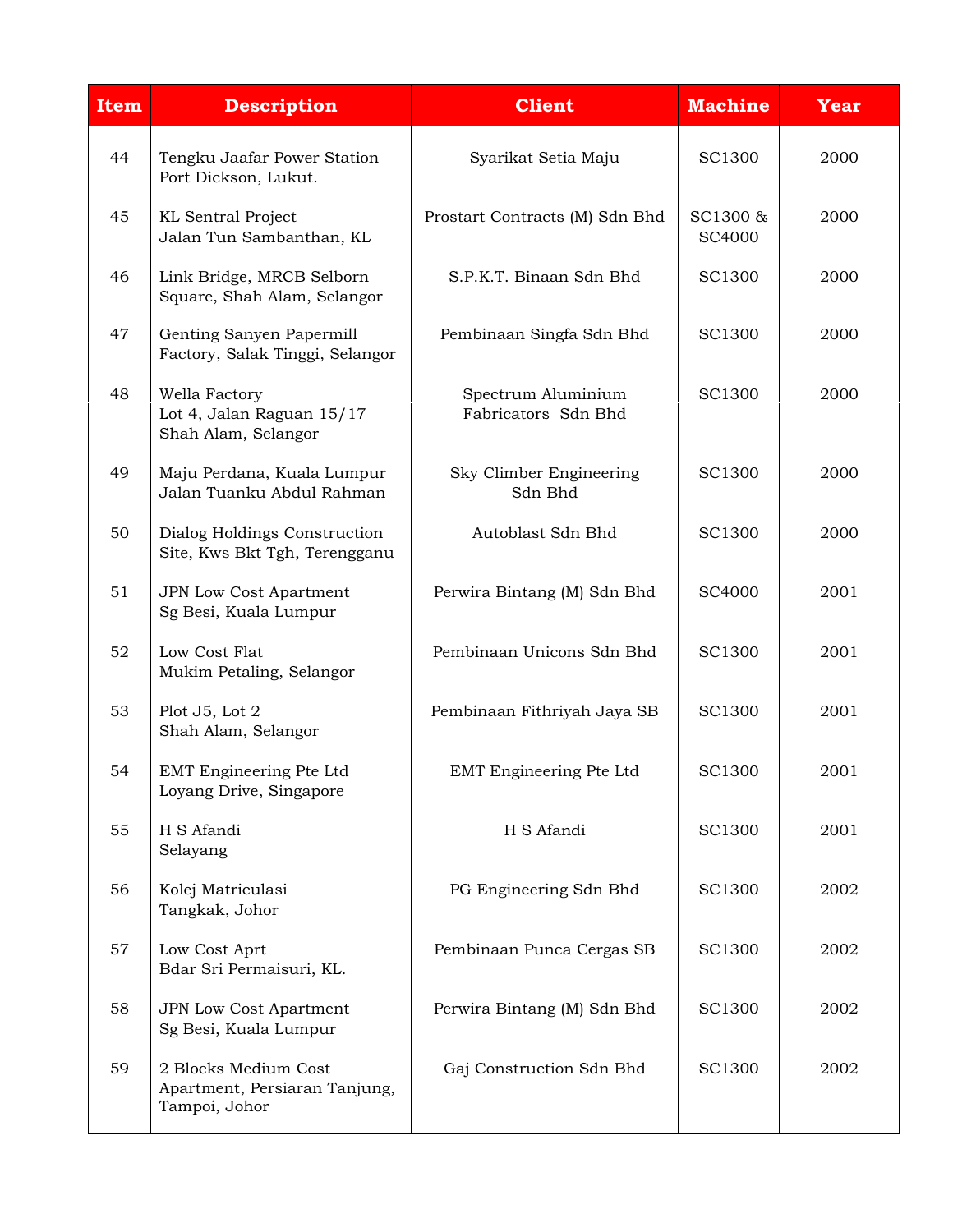| <b>Description</b>                                   | <b>Client</b>                      | <b>Machine</b> | <b>Year</b> |
|------------------------------------------------------|------------------------------------|----------------|-------------|
| Jln Dato Jaafar<br>Johor                             | <b>IJM Construction Sdn Bhd</b>    | SC4000         | 2002        |
| Low Cost Apartment<br>Bkt Jalil, KL                  | Top Arena Sdn Bhd                  | SC1300         | 2002        |
| Low Cost Apartment<br>Bkt Jalil, KL                  | Top Arena Sdn Bhd                  | SC1300         | 2002        |
| TNB Janamanjung Power Plant<br>Sitiawan, Perak       | Premier Level Sdn Bhd              | SC4000         | 2001        |
| JPN Low Cost Apartment<br>Kuala Lumpur               | Seri Yakin Sdn Bhd                 | <b>SC1300</b>  | 2002        |
| Apartment<br>Penang                                  | MMC-GTM Sdn Bhd                    | <b>SC1300</b>  | 2001        |
| Condominium<br>Ampang, Selangor                      | Pilecon Sdn Bhd                    | <b>SC1300</b>  | 2001        |
| Low Cost Apartment<br>Intan Baiduri Kepong, KL       | MZ Hakujaya (H S Afandi)           | SC1300         | 2002        |
| LKIM, Kg Acheh, Sitiawan<br>Perak                    | Tazal Corporation Sdn Bhd          | SC1300         | 2002        |
| Kws Perindustrian Pasir<br>Gudang, Johor Bahru       | Asiamost Sdn Bhd                   | <b>SC1300</b>  | 2002        |
| Apartment<br>Kuala Lumpur                            | Pembinaan Wincon Sdn Bhd           | <b>SC1300</b>  | 2003        |
| Low Cost Flat, Tmn Shamelin<br>Perkasa, Kuala Lumpur | Cosmopolitan Enterprise<br>Sdn Bhd | SC1300         | 2002        |
| Universiti Teknologi Malaysia<br>Skudai, Johor       | Gaj Construction                   | <b>SC1300</b>  | 2002        |
| AIM, Sciece & Technology<br>Sg Petani, Kedah         | Setia Precast Sdn Bhd              | <b>SC1300</b>  | 2002        |
| Low Cost Apartment, Taman<br>Segar, Kuala Lumpur     | Tanjung Teras Sdn Bhd              | SC1300         | 2002        |
| <b>CCM</b> Fertilizer<br>Selangor                    | CHH Asia Holdings Sdn Bhd          | <b>SC1300</b>  | 2002        |
|                                                      |                                    |                |             |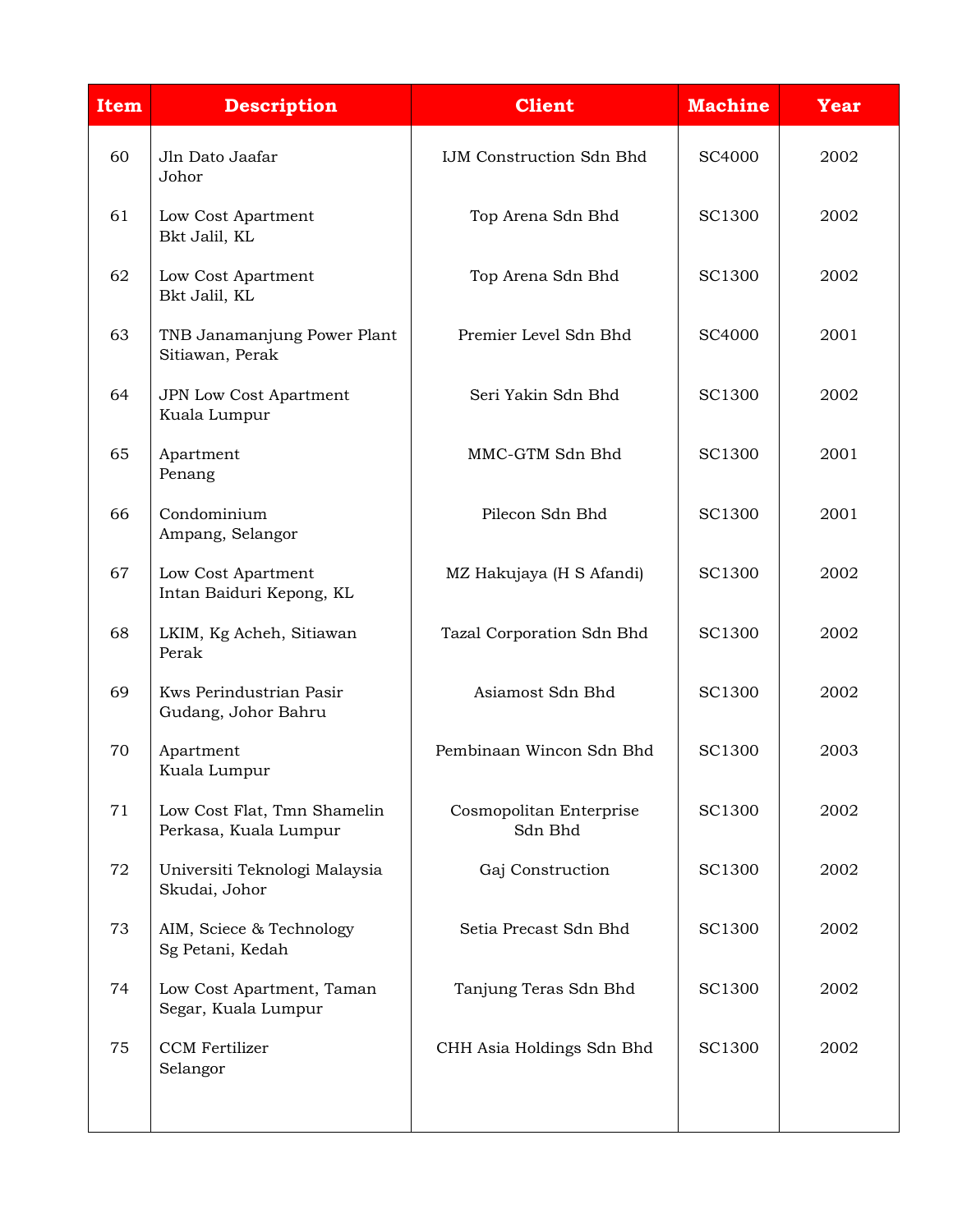| <b>Item</b> | <b>Description</b>                                     | <b>Client</b>                                | <b>Machine</b> | <b>Year</b> |
|-------------|--------------------------------------------------------|----------------------------------------------|----------------|-------------|
| 76          | JPN Low Cost Apartment<br>Kuala Lumpur                 | Seri Yakin Sdn Bhd                           | <b>SC1300</b>  | 2003        |
| 77          | Polyteknik Kota Bahru<br>Kelantan                      | Sykt Pemb. Yeoh Tiong Lay<br>Sdn Bhd         | <b>SC1300</b>  | 2003        |
| 78          | Plentong, Johor                                        | Sky Access Sdn Bhd                           | SC1300         | 2003        |
| 79          | Nitto Denko Cold Room<br>Shah Alam                     | Kajima (M) Sdn Bhd                           | SC1300         | 2003        |
| 80          | Low Cost Apartment<br>Setapak, KL                      | Sekimas Holdings Sdn Bhd                     | SC1300         | 2003        |
| 81          | AIM, Sciece & Technology<br>Sg Petani, Kedah           | Syn Kuan Tar Const. Eng.<br>Sdn Bhd          | SC1300         | 2003        |
| 82          | AIM, Sciece & Technology<br>Sg Petani, Kedah           | Pembinaan Warastia Sdn Bhd                   | <b>SC1300</b>  | 2003        |
| 83          | Stadium Tertutup, Bdr Baru<br>Nilai, Negeri Sembilan   | Jeks Engineering Sdn Bhd                     | <b>SC1300</b>  | 2004        |
| 84          | Sg Buloh Hospital<br>Kepong, Kuala Lumpur              | GBC Construction Sdn Bhd                     | <b>SC1300</b>  | 2004        |
| 85          | Low & Medium Cost Apartment<br>Johor Baharu            | <b>IJM Construction Sdn Bhd</b>              | SC1300         | 2004        |
| 86          | 17 storey Low Cost Apartment<br>Baiduri, Petaling Jaya | Taipan Focus Sdn Bhd                         | SC1300         | 2004        |
| 87          | 17 storey Medium Cost<br>Apartment, Old Klang Road     | Yap Hong Oon & Sons Sdn Bhd                  | <b>SC1300</b>  | 2004        |
| 88          | 3 blocks Apartment<br>Plentong, Johor Bahru            | Kean Leng Construction<br>Sdn Bhd            | SC1300         | 2003        |
| 89          | JPN Low Cost Apartment<br>Setapak, Kuala Lumpur        | Seri Yakin Sdn Bhd                           | <b>SC1300</b>  | 2003        |
| 90          | Tamarind Project<br>Jalan Sentul, KL                   | Syarikat Pembenaan Yeoh Teong<br>Lay Sdn Bhd | <b>SC1300</b>  | 2004        |
| 91          | 13 storey Apartment<br>Pantai Dalam, Kuala Lumpur      | Gaj Construction Sdn Bhd                     | SC1300         | 2004        |
| 92          | Medium Cost Apartment<br>Larkin, JB                    | <b>IJM Construction Sdn Bhd</b>              | <b>SC1300</b>  | 2004        |
|             |                                                        |                                              |                |             |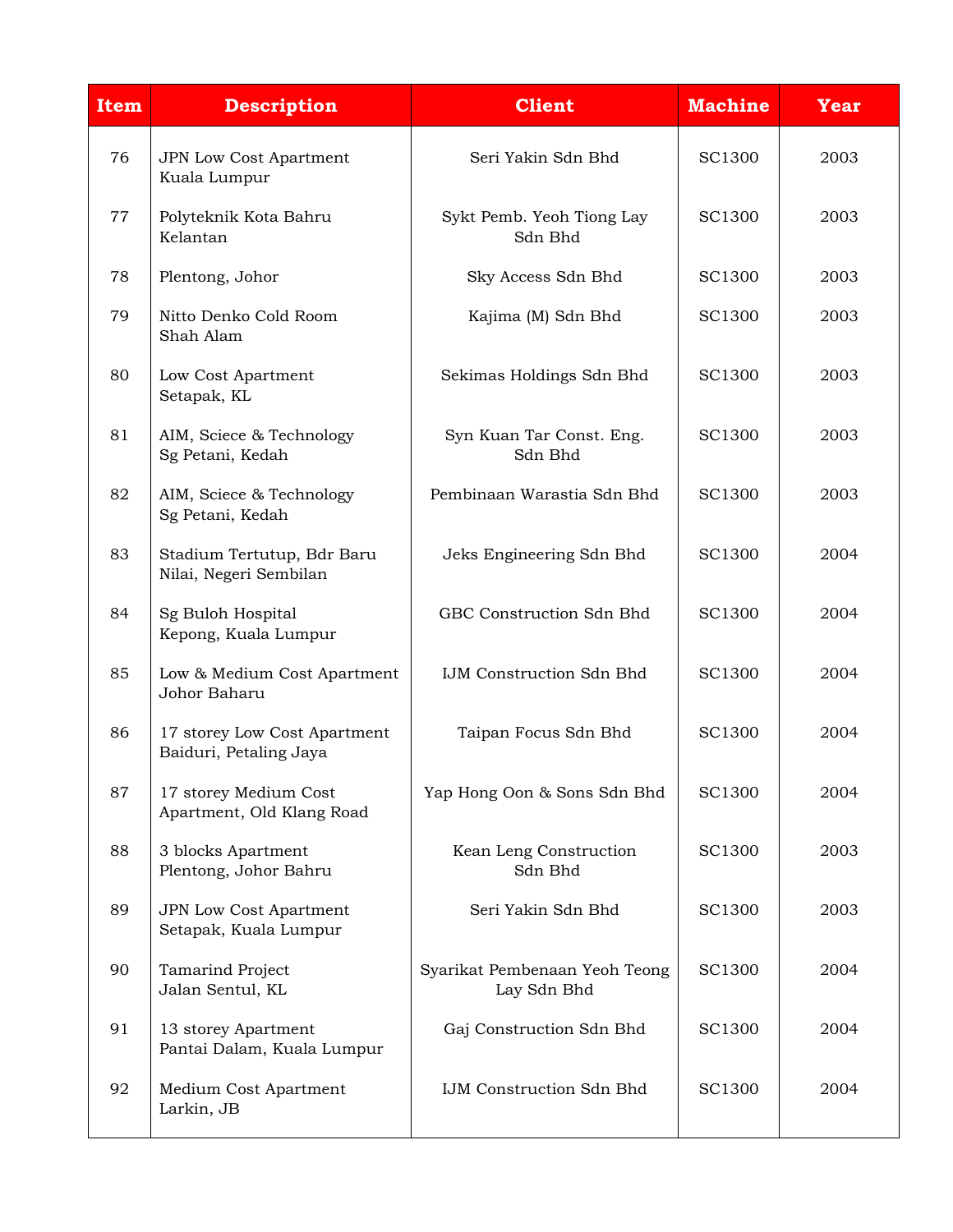| <b>Item</b> | <b>Description</b>                                  | <b>Client</b>                               | <b>Machine</b>                | <b>Year</b> |
|-------------|-----------------------------------------------------|---------------------------------------------|-------------------------------|-------------|
| 93          | 2 blocks Apartment<br>Mukim Tebrau, JB              | T & P Services Sdn Bhd                      | <b>SC1300</b>                 | 2004        |
| 94          | Low Cost Apartment<br>Setapak, KL                   | Sekimas Holdings Sdn Bhd                    | SC1300                        | 2004        |
| 95          | 10 storey apartment<br>Tg Malim                     | Corporate Builders                          | <b>SC1300</b>                 | 2005        |
| 96          | 17 storey Medium Cost<br>Apartment, Old Klang Road  | Yap Hong Oon & Sons Sdn Bhd                 | SC1300                        | 2005        |
| 97          | Medium Cost Apartment<br>Pantai Dalam, Kuala Lumpur | CHH Asia Holdings Sdn Bhd                   | SC1300                        | 2004        |
| 98          | Medium Cost Apartment<br>Pontian, JB                | Gaj Construction Sdn Bhd                    | <b>SC1300</b>                 | 2004        |
| 99          | Low Cost Apartment<br>Cheras, KL                    | <b>Bukit Tinggi Construction</b><br>Sdn Bhd | SC1300                        | 2004        |
| 100         | 2 blocks Apartment<br>Mukim Tebrau, JB              | T & P Services Sdn Bhd                      | <b>SC1300</b>                 | 2005        |
| 101         | Medium Cost Apartment<br>Cheras, KL                 | Shayher Construction Sdn Bhd                | SC1300                        | 2005        |
| 102         | JPN Low Cost Apartment<br>Setapak, Kuala Lumpur     | Seri Yakin Sdn Bhd                          | <b>SC1300</b>                 | 2005        |
| 103         | 20 Storey Apartment, Serdang<br>Selangor            | Malpakat Construction Sdn Bhd               | <b>SC1300</b>                 | 2005        |
| 104         | <b>KLCC Business Hotel</b><br>KL                    | Lucksoon Metal Works Sdn Bhd                | SC4000<br>$(6 \text{ units})$ | 2004        |
| 105         | Apartment<br>Malacca                                | Poh Brothers Construction<br>Sdn Bhd        | <b>SC1300</b>                 | 2005        |
| 106         | Pulai Spring<br>Johor Bahru                         | Malpakat Construction Sdn Bhd               | <b>SC1300</b>                 | 2005        |
| 107         | 18 storey Low Cost Apt<br>Tmn Medan, Selangor       | Maxagress Construction<br>Sdn Bhd           | SC4000                        | 2005        |
| 108         | 11 Storey Apt<br>Tmn Aman, Selangor                 | Jurusaha Sdn Bhd                            | <b>SC1300</b>                 | 2005        |
|             |                                                     |                                             |                               |             |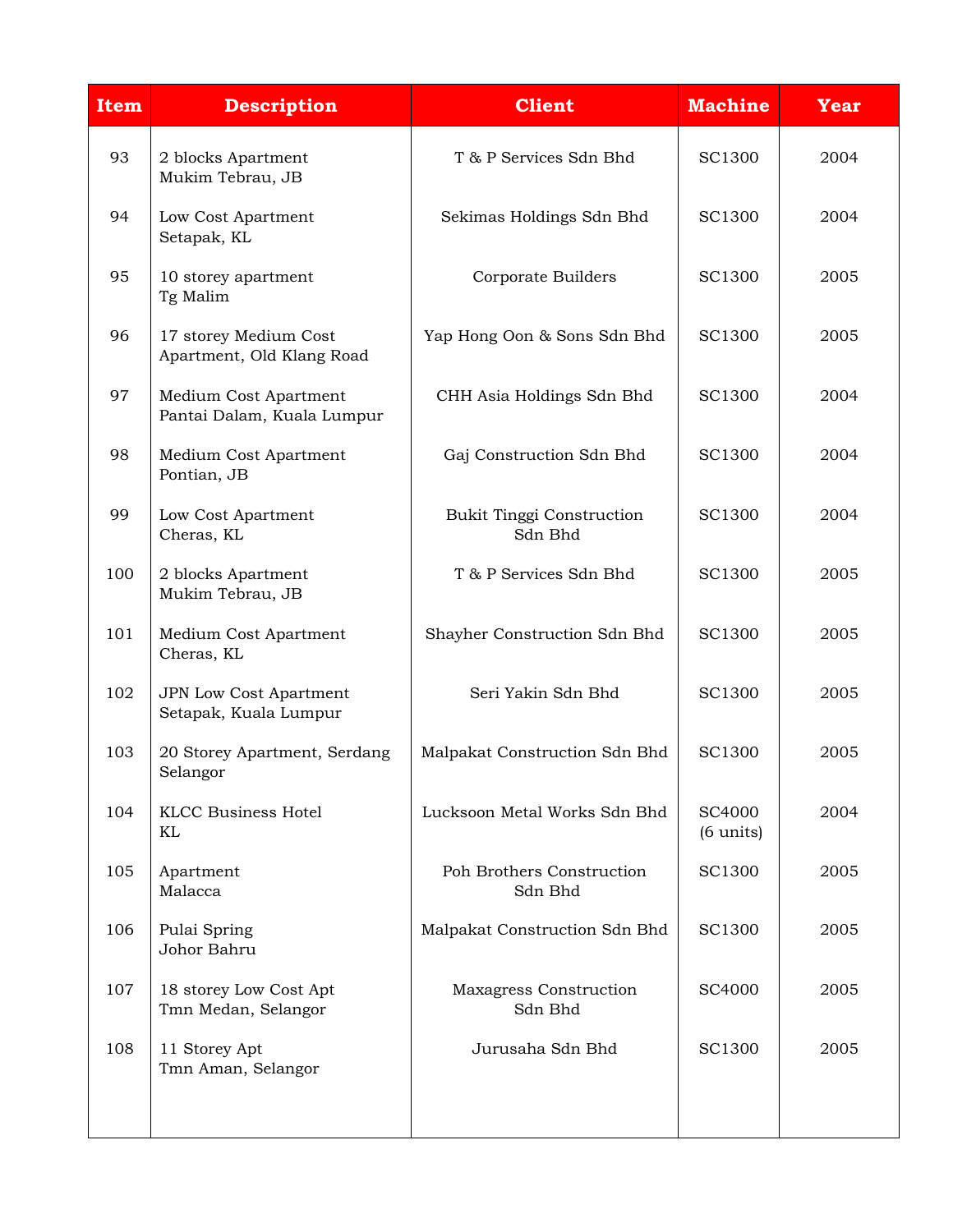| <b>Item</b> | <b>Description</b>                                          | <b>Client</b>                           | <b>Machine</b> | <b>Year</b> |
|-------------|-------------------------------------------------------------|-----------------------------------------|----------------|-------------|
| 109         | JPN Low Cost Apartment<br>Sg Besi, Kuala Lumpur             | Perwira Bintang (M) Sdn Bhd             | SC1300         | 2005        |
| 110         | Apartment Bandar Sri<br>Permaisuri, Cheras, KL              | Prefabtech Sdn Bhd                      | <b>SC1300</b>  | 2006        |
| 111         | Bangsar Village<br>Kuala Lumpur                             | Al-Ambia Sdn Bhd                        | SC1300         | 2006        |
| 112         | Villa Wangsamas Apartment<br>Kuala Lumpur                   | Alphazen Contract Sdn Bhd               | SC1300         | 2006        |
| 113         | Apartment, Sri Rampai<br>Kuala Lumpur                       | Kejuruteraan Bintai Kindenko<br>Sdn Bhd | SC1300         | 2006        |
| 114         | <b>JPN Low Cost Apartment</b><br>Sg Besi, Kuala Lumpur      | Pembenaa Yeoh Tiong Lay<br>Sdn Bhd      | <b>SC1300</b>  | 2006        |
| 115         | Apartment<br>Kg Medan, Petaling Jaya                        | Apex Communication Group                | SC1300         | 2006        |
| 116         | <b>JPN Low Cost Apartment</b><br>Pantai Dalam, Kuala Lumpur | Axisjaya Sdn Bhd                        | <b>SC1300</b>  | 2006        |
| 117         | MPJBT, Skudai<br>Johor Bahru                                | Satriadesa Corporation Sdn Bhd          | SC1300         | 2006        |
| 118         | Wangsa Maju, Setapak<br>Kuala Lumpur                        | MT Moriah Construction<br>Sdn Bhd       | SC1300         | 2006        |
| 119         | JP Staff Apartment, Kempas<br>Johor Bahru                   | Detect Engineering Sdn Bhd              | SC1300         | 2006        |
| 120         | Low Cost Apartment<br>Shah Alam, selangor                   | World Mega Construction<br>Sdn Bhd      | SC1300         | 2006        |
| 121         | Kulim Hi-Tech Park<br>Kulim, Kedah                          | Accord Construction Sdn Bhd             | SC1300         | 2006        |
| 122         | Koi legion Condominium<br>Tmn Mawar, Puchong                | Penisula Construction Co.<br>Sdn Bhd    | SC1300         | 2006        |
| 123         | Low Cost Apartment<br>Damansara                             | HYK Bina Sdn Bhd                        | SC1300         | 2006        |
| 124         | Muzium Negara<br>Kuala Lumpur                               | Citra Design                            | SC4000         | 2006        |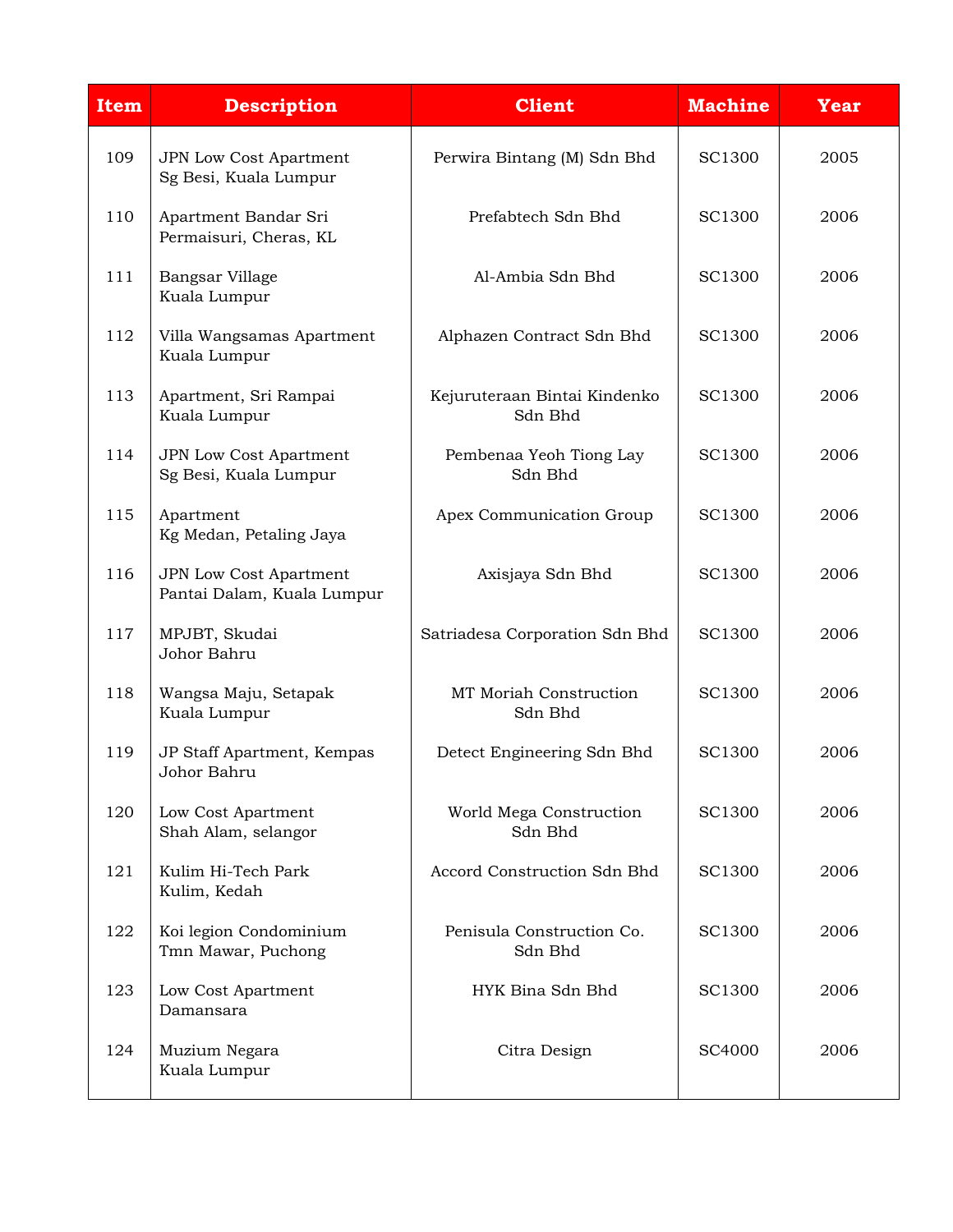| Item | <b>Description</b>                              | <b>Client</b>                         | <b>Machine</b>                 | <b>Year</b> |
|------|-------------------------------------------------|---------------------------------------|--------------------------------|-------------|
| 125  | Apartment<br>Kuala Lumpur                       | Natural Deluxe                        | <b>SC4000</b>                  | 2007        |
| 126  | Apartment<br>Kuala Lumpur                       | Natural Deluxe                        | SC4000                         | 2007        |
| 127  | Condominium<br>Selangor                         | Pembenaan Sumber Emas<br>Sdn Bhd      | SC4000                         | 2007        |
| 128  | Commerce Square<br>Kuala Lumpur                 | Keenworks Building Contractors        | SC1300                         | 2007        |
| 129  | JPN Low Cost Apartment<br>Sg Besi, Kuala Lumpur | Pembenaa yeoh Tiong Lay<br>Sdn Bhd    | SC1300                         | 2006        |
| 130  | Wisma 3 Kia Peng<br>Kuala Lumpur                | YuenLim Construction Sdn Bhd          | SC4000                         | 2006        |
| 131  | Bank Negara<br>Kuala Lumpur                     | H & I Niaga Sdn Bhd                   | SC4000                         | 2007        |
| 132  | 26 Storey Office Building<br>Kuala Lumpur       | Avos (M) Sdn Bhd                      | SC4000                         | 2007        |
| 133  | <b>KL</b> Pavilion<br>Kuala Lumpur              | Putra Perdana                         | SC4000                         | 2007        |
| 134  | Mentari Court Sunway<br>Selangor                | Pembinaan Tuju Setia Sdn Bhd          | <b>SC1300</b>                  | 2007        |
| 135  | One Subang USJ<br>Selangor                      | Pembinaan Pintar Raya<br>Sdn Bhd      | SC4000                         | 2007        |
| 136  | Medium Cost Apt<br>Bdr Tun Razak, Kuala Lumpur  | Merger Insight Sdn Bhd                | SC4000                         | 2008        |
| 137  | Low Cost Apartment<br>PJ                        | Sri Binaraya                          | <b>SC1300</b>                  | 2008        |
| 138  | <b>Brickfield</b><br>Kuala Lumpur               | Kreatiflex Sdn Bhd                    | SC1300                         | 2008        |
| 139  | Pavilion<br>Kuala Lumpur                        | Putra Perdana Construction<br>Sdn Bhd | SC4000<br>$(22 \text{ units})$ | 2008        |
| 140  | Bangsar C<br>Kuala Lumpur                       | Putra Perdana Construction<br>Sdn Bhd | SC4000                         | 2008        |
|      |                                                 |                                       |                                |             |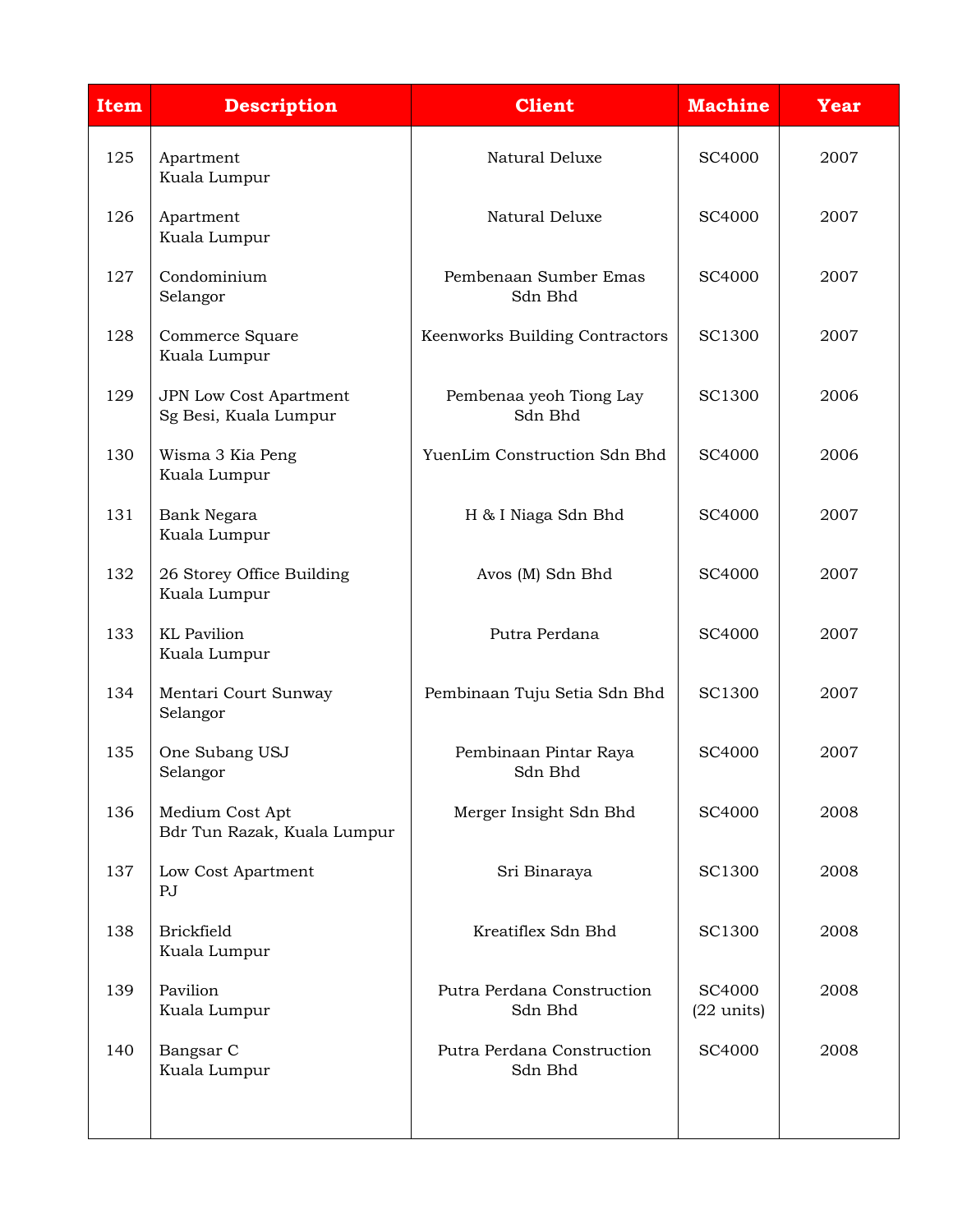| <b>Item</b> | <b>Description</b>                          | <b>Client</b>                                | <b>Machine</b>                  | <b>Year</b> |
|-------------|---------------------------------------------|----------------------------------------------|---------------------------------|-------------|
| 141         | Bangsar D<br>Kuala Lumpur                   | Putra Perdana Construction<br>Sdn Bhd        | SC4000<br>$(6 \text{ units})$   | 2008        |
| 142         | Kepong<br>Kuala Lumpur                      | Sara Timur Sdn Bhd                           | SC1300                          | 2008        |
| 143         | $Q$ -Cell<br>Sepang                         | Jeks Engineering Sdn Bhd                     | SC1300                          | 2008        |
| 144         | Penjara Sungai Udang<br>Melaka              | Almatab Sdn Bhd                              | <b>SC1300</b><br>(3 Units)      | 2008        |
| 145         | PPRT Batu Muda, Jalan Ipoh<br>Kuala Lumpur  | Khal Baha Sdn Bhd                            | SC4000<br>$(2$ Units)           | 2009        |
| 146         | Salak South<br>Kuala Lumpur                 | Maha Persada Capital<br>Sdn Bhd              | SC4000<br>(3 Units)             | 2009        |
| 147         | Pudu Ulu<br>Kuala Lumpur                    | SD Work & Trading Sdn Bhd                    | SC1300<br>(3 Units)             | 2009        |
| 148         | Istana Hotel<br>Kuala Lumpur                | Teamforce Builders Sdn Bhd                   | SC4000<br>$(2$ Units)           | 2009        |
| 149         | Sri Saujana (Phase 3)<br>Penang             | Seng Seng Builders Sdn Bhd                   | SC1300/SC4000<br>(2 Units Each) | 2009        |
| 150         | <b>Empire Tower</b><br>Kuala Lumpur         | CHH Asia Sdn Bhd                             | SC4000<br>$(6$ Units)           | 2009        |
| 151         | Nirvana<br>Kuala Lumpur                     | Yeewon Cranes Services                       | SC4000/SC1300<br>(3 Units)      | 2009        |
| 152         | 5 Storey Apt<br>Bukit Cerakah, Selangor     | Alpha Paragon Sdn Bhd                        | SC1300<br>$(2$ Units)           | 2010        |
| 153         | Istana Negara<br>Kuala Lumpur               | I-Nai Venture Holdings SB                    | <b>SC1300</b><br>$(2$ Units)    | 2010        |
| 154         | <b>Integrated Transport</b><br>Terminal, KL | LAL Engineering Sdn Bhd                      | SC1300<br>(3 Units)             | 2010        |
| 155         | KL Plaza<br>Kuala Lumpur                    | Usaha Tiga Sdn Bhd                           | SC1300<br>$(1$ Unit)            | 2010        |
| 156         | Kampung Medan<br>Kuala Lumpur               | Sri Kandeh Bestari Sdn Bhd                   | SC4000<br>$(1$ Unit)            | 2010        |
| 157         | Palazzio, Sri Hartamas<br>Kuala Lumpur      | Syarikat Pembenaan Yeoh<br>Teong Lay Sdn Bhd | SC1300<br>$(2$ Units)           | 2010        |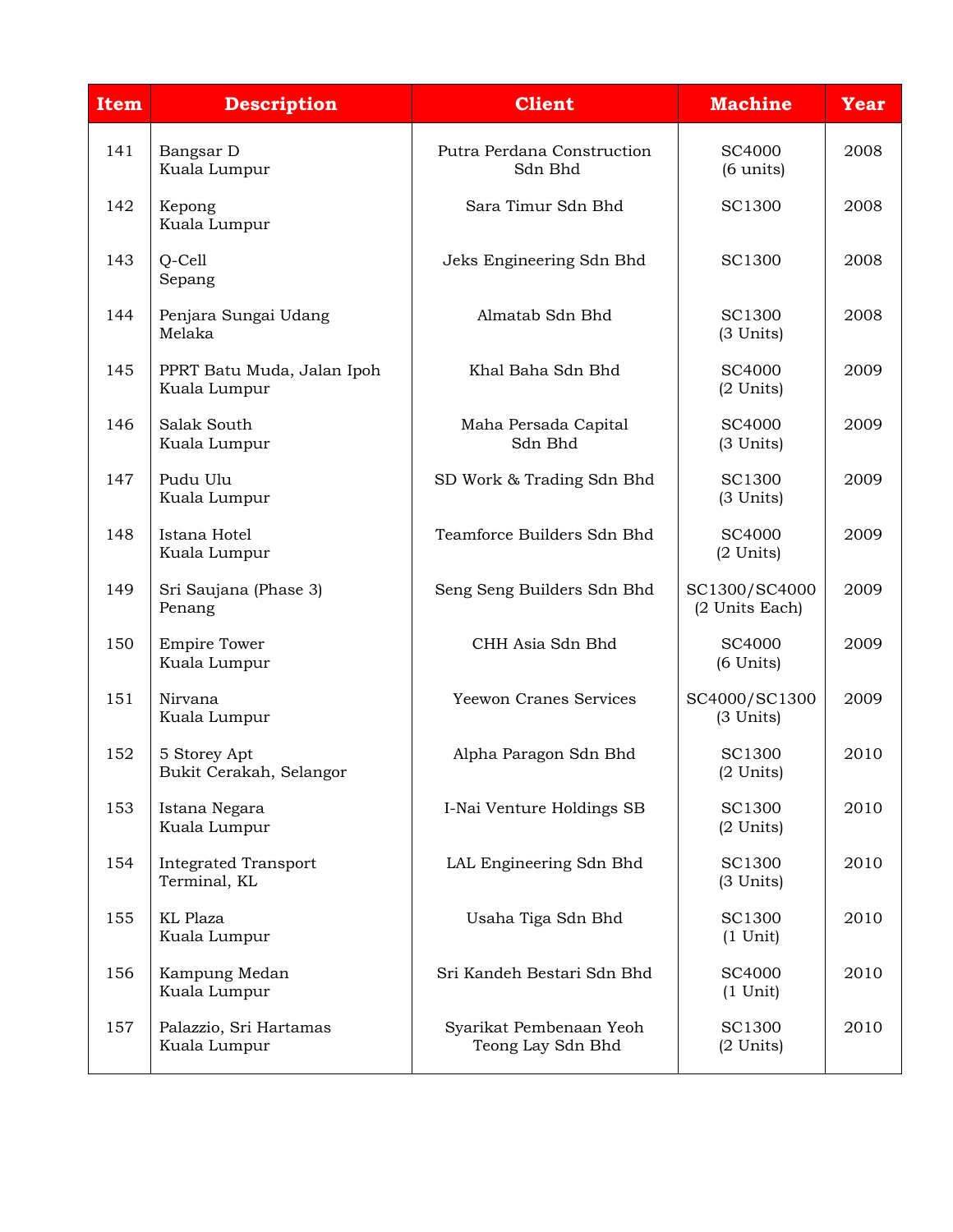| <b>Item</b> | <b>Description</b>                                            | <b>Client</b>                                | <b>Machine</b>                  | <b>Year</b> |
|-------------|---------------------------------------------------------------|----------------------------------------------|---------------------------------|-------------|
| 158         | HSC Medical Center,<br>Jalan Ampang, KL                       | Santarli Sdn Bhd                             | SC4000<br>$(6$ Units)           | 2010        |
| 159         | Sunway South Quay<br>Selangor                                 | Wira Syukur (M) Sdn Bhd                      | SC1300/SC4000<br>$(13$ Units)   | 2010        |
| 160         | Palazzio, Sri Hartamas<br>Kuala Lumpur                        | Sunway City Bhd                              | <b>SC1300</b><br>$(1$ Unit)     | 2010        |
| 161         | Sungai Besi<br>Kuala Lumpur                                   | Syarikat Pembenaan Yeoh<br>Teong Lay Sdn Bhd | SC1300<br>$(9$ Units)           | 2010        |
| 162         | KL Sentral Lot E<br>Kuala Lumpur                              | Façade Treatment Eng SB                      | SC1300<br>$(2$ Units)           | 2010        |
| 163         | Palazzio, Sri Hartamas<br>Kuala Lumpur                        | Sunway Construction Sdn Bhd                  | SC4000<br>(3 Units)             | 2011        |
| 164         | Seni Main, Mont Kiara<br>Kuala Lumpur                         | Ireka Eng & Construction<br>Sdn Bhd          | SC1300/SC4000<br>(3 Units)      | 2010        |
| 165         | Ukay Bistari<br>Selangor                                      | Damai Bistari Sdn Bhd                        | SC4000<br>$(1$ Unit)            | 2010        |
| 166         | The Mines<br>Seri Kembangan                                   | Sinar Muhibbah Sdn Bhd                       | SC1300<br>$(1$ Unit)            | 2011        |
| 167         | Lembaga Hasil Dalam<br>Negeri, Melaka                         | Suria SNS Sdn Bhd                            | SC4000<br>$(1$ Unit)            | 2011        |
| 168         | P405, Low Cost<br>Apartment, Johor                            | Kimlun Sdn Bhd                               | SC1300<br>$(1 \text{ Unit})$    | 2011        |
| 169         | <b>SGL Carbon Group</b><br>Banting, Selangor                  | Schlopp Asia Pacific Sdn Bhd                 | SC4000<br>(Twin Unit)           | 2011        |
| 170         | Plaza Sentosa<br>Johor Bahru                                  | T & P Services Sdn Bhd                       | SC4000<br>$(1$ Unit)            | 2011        |
| 171         | Low Cost Apartment<br>Johor Bahru                             | T & P Services Sdn Bhd                       | SC1300/SC4000<br>$(6$ Units $)$ | 2011        |
| 172         | Bgn Canselori & Bistari<br>UPNM, Kem Sungai<br>Besi, Selangor | Ambang Perantau Sdn Bhd                      | SC1300<br>$(2$ Units)           | 2011        |
| 173         | 2 blocks Apartment<br>Cheras, Kuala Lumpur                    | Kamuja Corporation Sdn Bhd                   | SC4000<br>(4 Units)             | 2011        |
|             |                                                               |                                              |                                 |             |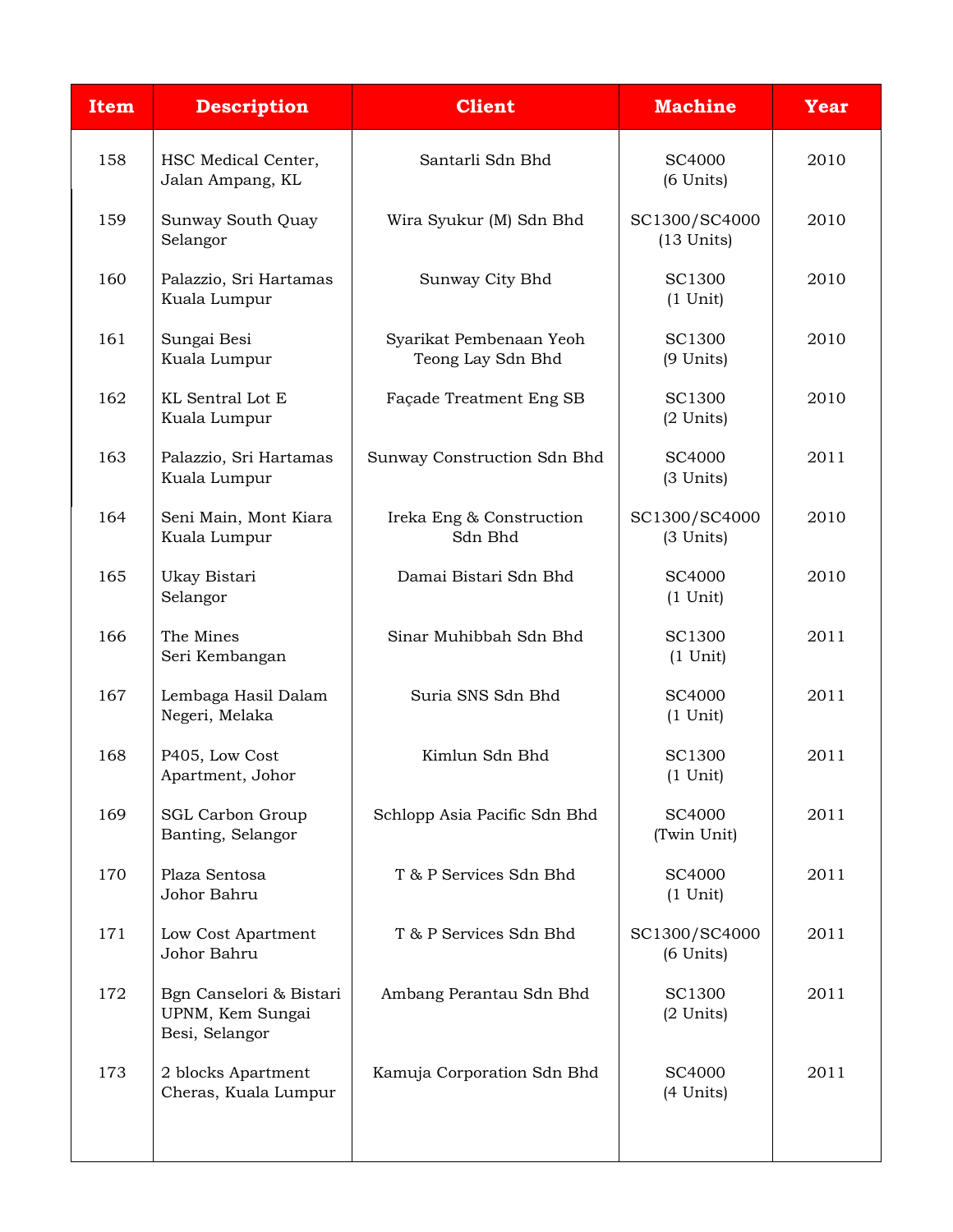| <b>Item</b> | <b>Description</b>                                                                       | <b>Client</b>                                 | <b>Machine</b>                  | <b>Year</b> |
|-------------|------------------------------------------------------------------------------------------|-----------------------------------------------|---------------------------------|-------------|
| 174         | P416, Low Cost Apartment,<br>Kg. Tok Siak, Johor Baharu                                  | Kimlun Sdn Bhd                                | SC1300/SC4000<br>$(12$ Units)   | 2011        |
| 175         | 516 Units, Lagoon Perdana<br>Bdr. Sunway, Petaling Jaya                                  | Syarikat Jati Pemborong' Am<br>Sdn Bhd        | <b>SC1300</b><br>$(1$ Unit)     | 2011        |
| 176         | Mixed Development<br>Balakong, Selangor                                                  | Alphazen Contract Sdn Bhd                     | SC1300<br>$(1$ Unit)            | 2011        |
| 177         | Teliti Data Centre<br>Nilai, Negeri Sembilan                                             | Sara Timur Sdn Bhd                            | SC4000<br>$(2$ Units)           | 2011        |
| 178         | Malayan Flour Mill, Pasir<br>Gudang, Johor                                               | Kai Peng Construction Sdn Bhd                 | SC4000<br>(2 Units)             | 2012        |
| 179         | KLIA 2 New Terminal<br>Sepang, Selangor                                                  | Bina Puri Sdn Bhd                             | SC1300/SC4000<br>(3 Units)      | 2012        |
| 180         | 2 Block Apartment<br>Bandar Tun Razak, KL                                                | Merger Insight Sdn Bhd                        | SC1300/SC4000<br>(4 Units)      | 2012        |
| 181         | Manufacturing and $R$ & D<br>Facility, Bt Kawan, Penang<br>(Bose Systems Malaysia S B)   | KW Construction Sdn Bhd                       | Maeda MC305<br>$(1$ Unit)       | 2012        |
| 182         | One Damansara Project                                                                    | Ritma Hebat Sdn Bhd                           | SC4000<br>$(2$ Units)           | 2012        |
| 183         | 4 Blocks High-End Condo<br>(35-40 Storey) at Tropicana<br>Golf & Country Resort          | Panflex Sdn Bhd                               | SC1300/SC4000<br>(3 Units)      | 2012        |
| 184         | KLIA 2 New Terminal<br>Sepang, Selangor                                                  | Jepsum Aluminium Sdn Bhd                      | SC1300/SC4000<br>$(6$ Units $)$ | 2012        |
| 185         | Manufacturing and $R$ & $D$<br>Facility, Bt Kawan, Penang<br>(Bose Systems Malaysia S B) | KW Construction Sdn Bhd                       | SC1300/SC4000<br>(4 Units)      | 2012        |
| 186         | KLIA 2 New Terminal<br>Sepang, Selangor                                                  | Bina Puri Sdn Bhd                             | SC4000<br>(4 Units)             | 2013        |
| 187         | Berjaya Central Park, Jalan<br>Ampang, Kuala Lumpur                                      | Vinci Construction Grands Projects<br>Sdn Bhd | SC1300<br>$(1$ Unit)            | 2013        |
| 188         | Office Tower, Jalan Travers<br>Kuala Lumpur                                              | Jepsum Aluminium (KL) Sdn Bhd                 | SC4000<br>$(1$ Unit)            | 2013        |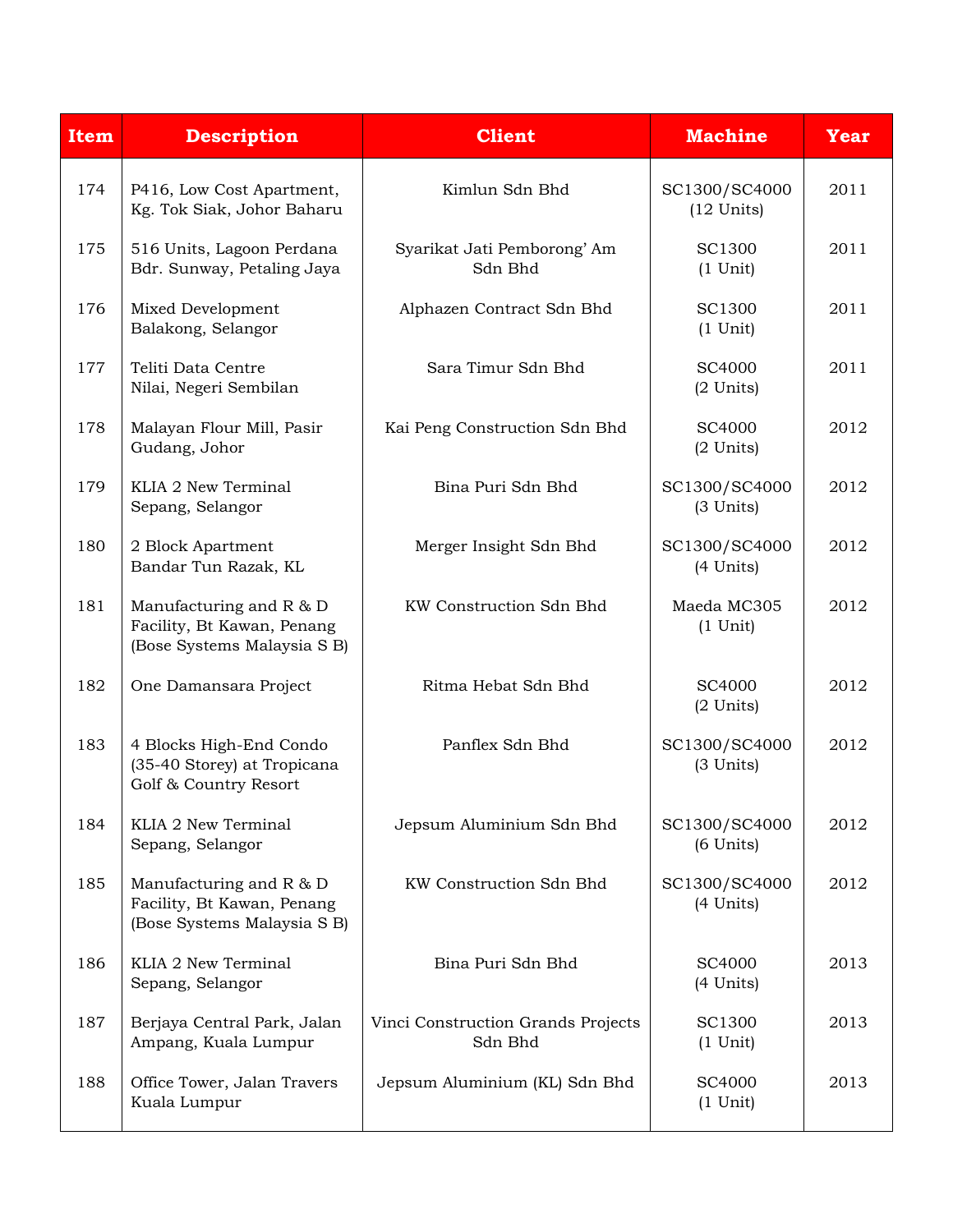| <b>Item</b> | <b>Description</b>                                        | <b>Client</b>                                                                   | <b>Machine</b>                  | <b>Year</b> |
|-------------|-----------------------------------------------------------|---------------------------------------------------------------------------------|---------------------------------|-------------|
| 189         | Tokuyama Project in Sama-<br>Laju Industrial Area, S'rwak | Taisei Corporation                                                              | SC1300/SC4000<br>$(6$ Units $)$ | 2013        |
| 190         | Office Tower, Cyberjaya,<br>Sepang, Selangor              | Accord Construction Sdn Bhd                                                     | SC4000<br>$(2$ Units)           | 2013        |
| 191         | Malayan Flour Mill, Pasir<br>Gudang, Johor                | Kai Peng Construction Sdn Bhd                                                   | SC4000<br>$(1$ Unit)            | 2013        |
| 192         | Scotpine Condominium,<br>Sungai Long, Selangor            | PLS Construction Sdn Bhd                                                        | SC1300<br>$(2$ Units)           | 2013        |
| 193         | Office Tower, Jalan Sultan<br>Ismail, Kuala Lumpur        | Accord Construction Sdn Bhd                                                     | SC4000<br>$(2$ Units)           | 2013        |
| 194         | Jaya 14 Shopping Complex,<br>Petaling Jaya, Selangor      | Domain Resources Sdn Bhd                                                        | SC1300<br>(8 Units)             | 2013        |
| 195         | Absolute Deal Warehouse,<br>Section 23, Shah Alam         | Jeks Engineering Sdn Bhd                                                        | SC1300<br>(4 Units)             | 2014        |
| 196         | Mutiara Condominium,<br>Ampang, Selangor                  | LNL Integrated Construction<br>Sdn Bhd                                          | SC1300<br>$(2$ Units)           | 2014        |
| 197         | Menara Tun Razak, Jalan<br>Raja Laut, Kuala Lumpur        | Neo & Goh (M) Construction S B<br>(Yew Hock Scaffolding Pte Ltd)                | SC4000<br>$(1$ Unit)            | 2014        |
| 198         | Low Cost Apartment,<br>Aman Putra, Jinjang, KL            | Kimlun Sdn Bhd                                                                  | SC4000<br>(2 Units)             | 2014        |
| 199         | Refurbishing of Komtar<br>Tower, Johor Bahru              | Technofit Fabrication Sdn Bhd                                                   | SC4000<br>$(6$ Units)           | 2014        |
| 200         | Refurbishing of Komtar<br>Tower, Johor Bahru              | Technofit Fabrication Sdn Bhd                                                   | Maeda MC305<br>$(1$ Unit)       | 2014        |
| 201         | Molek Pine 4<br>Johor Bahru, Johor                        | Taisei Corporation<br>(Awarded but the order was<br>cancelled in December 2015) | Fixator Gondola<br>(4 Sets)     | 2014        |
| 202         | Refurbishing of Kuching<br>Airport, Sarawak               | Enrich Mechanical Sdn Bhd                                                       | SC1300/SC4000<br>$(2$ Units)    | 2014        |
| 203         | Plaza VADS (Phase 2)<br>TTDI, Kuala Lumpur                | Cergas Conso Sdn Bhd                                                            | SC1300<br>$(6$ Units)           | 2014        |
| 204         | Shell Tower, Jalan Tun<br>Sambanthan, Kuala Lumpur        | Advance Platform Sdn Bhd                                                        | SC4000 / Twin<br>$(2$ Units)    | 2015        |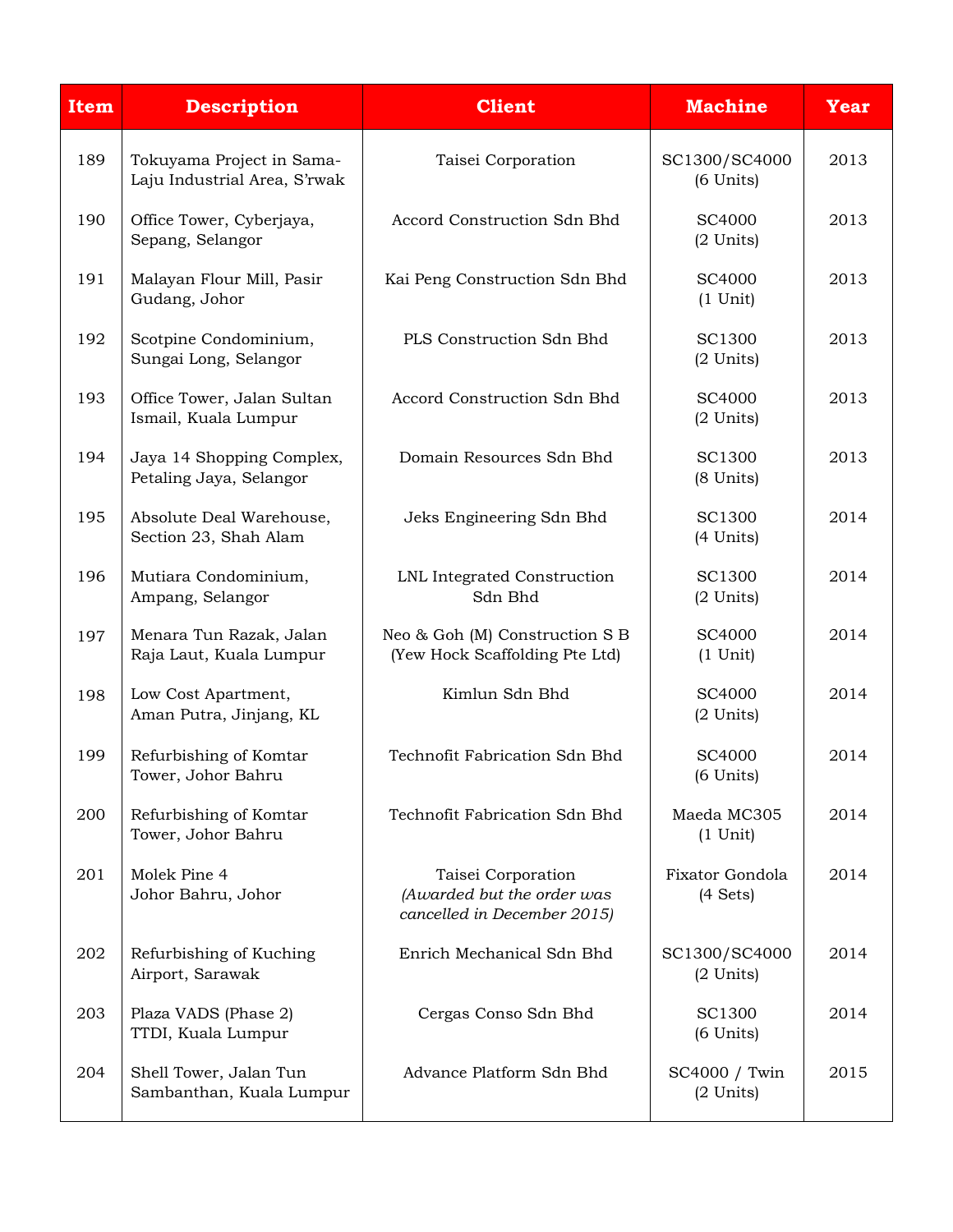| <b>Item</b> | <b>Description</b>                                  | <b>Client</b>                                      | <b>Machine</b>                        | <b>Year</b> |
|-------------|-----------------------------------------------------|----------------------------------------------------|---------------------------------------|-------------|
| 205         | Ilham Baru Tower<br>Kuala Lumpur                    | PMB Façade Technology Sdn Bhd                      | <b>SC4000</b><br>$(40$ Units)         | 2015        |
| 206         | Mayland Austin Palazio<br>Johor Bahru, Johor        | Mayland Austin Sdn Bhd                             | SC4000<br>(4 Units)                   | 2015        |
| 207         | Low Cost Apartment<br>Jinjang, Kuala Lumpur         | Kimlun Sdn Bhd                                     | SC4000<br>$(2$ Units)                 | 2015        |
| 208         | Tropicana Medical Centre<br>Petaling Jaya, Selangor | Asoma Technology Sdn Bhd                           | SC1300<br>$(1$ Unit)                  | 2015        |
| 209         | Hanwha Q-Cell Malaysia<br>Cyberjaya, Selangor       | Tialoc Malaysia Sdn Bhd                            | SC4000/SC1300<br>(3 Units)            | 2015        |
| 210         | Cement Grinding Plant<br>Kuching, Sarawak           | Kai Peng Construction Sdn Bhd                      | SC4000<br>$(1$ Unit)                  | 2015        |
| 211         | Ulu Jelai Dam<br>Cameron Highlands, Pahang          | Salini Malaysia Sdn Bhd                            | Fixator Gondola<br>(4 Sets)           | 2015        |
| 212         | Ulu Jelai Hydroelectric<br>Pahang                   | Carpitech Pty Ltd<br>(Salini Malaysia Sdn Bhd)     | Fixator Gondola<br>(6 Sets)           | 2015        |
| 213         | Parc Regency Service<br>Apartment, Johor            | Mayland Projects (J) Sdn Bhd                       | SC4000<br>(6 Units)                   | 2015        |
| 214         | Cable Laying Project<br>Penang                      | Y & Y Maritime Management &<br>Consultancy Sdn Bhd | Maeda MC305<br>$(1$ Unit)             | 2015        |
| 215         | Sucasa Hotel, Jalan Ampang<br>Selangor              | Design Virtue Sdn Bhd                              | SC4000<br>(3 Units)                   | 2015        |
| 216         | Proposed HQ PKNS<br>Shah Alam, Selangor             | Conlay Construction Sdn Bhd                        | <b>SC1300</b><br>$(1$ Unit)           | 2015        |
| 217         | 2 Blocks Office Tower<br>Damansara Perdana          | Fairway Terrace Construction<br>Sdn Bhd            | SC4000<br>(2 Units)                   | 2016        |
| 218         | Marina Cove Serviced<br>Apartment, Johor            | Hyundai Formwork Sdn Bhd                           | SC4000<br>(7 Units)                   | 2016        |
| 219         | Parc Regency Service<br>Apartment, Johor            | Mayland Projects (J) Sdn Bhd                       | Fixator Gondola<br>$(8 \text{ Sets})$ | 2016        |
| 220         | PKNS Headquarter<br>Shah Alam, Selangor             | F & T Creative Sdn Bhd                             | SC1300<br>(4 Units)                   | 2016        |
|             |                                                     |                                                    |                                       |             |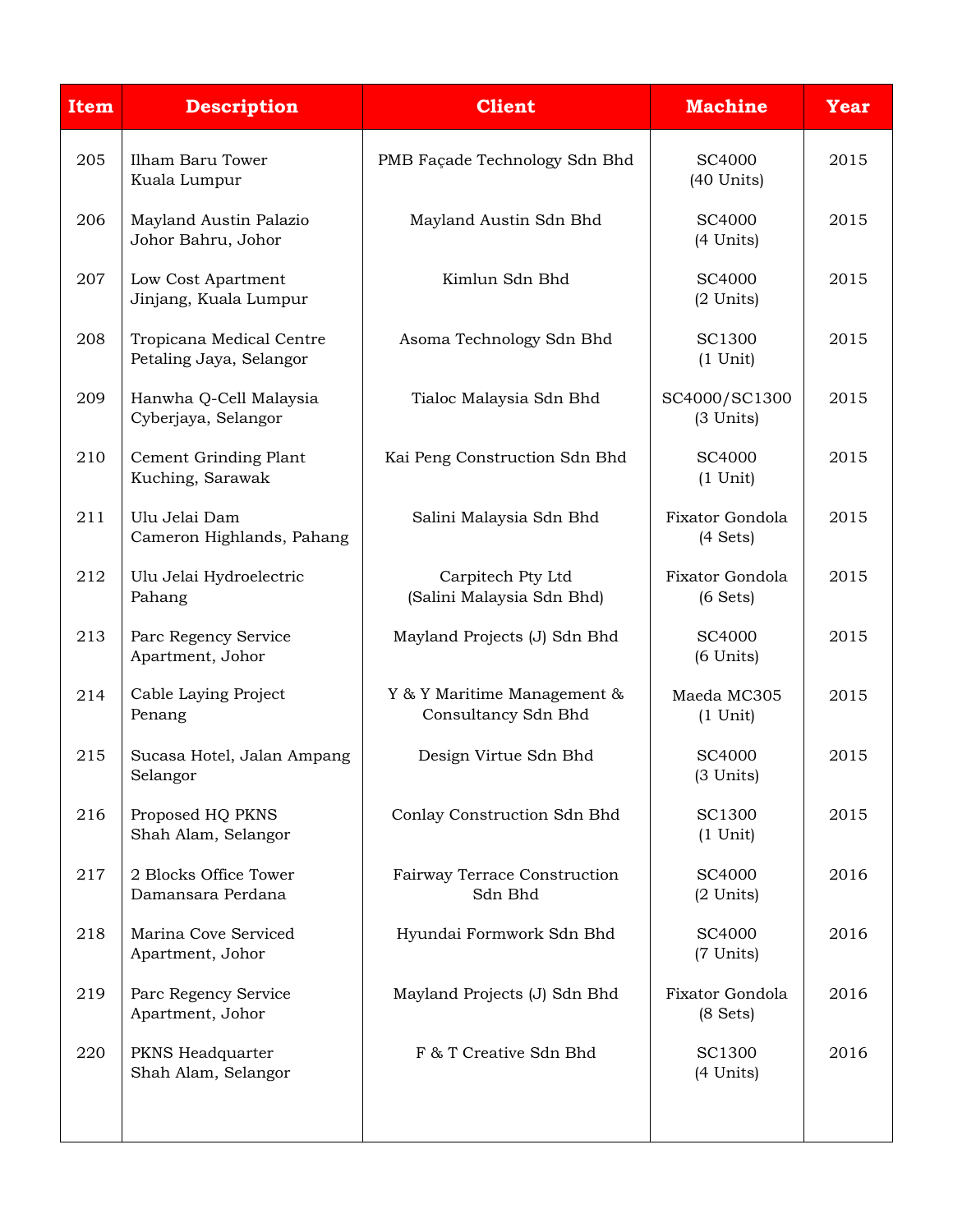| <b>Item</b> | <b>Description</b>                                        | <b>Client</b>                                           | <b>Machine</b>                        | <b>Year</b> |
|-------------|-----------------------------------------------------------|---------------------------------------------------------|---------------------------------------|-------------|
| 221         | Hatten City<br>Malacca                                    | Montane Construction Sdn Bhd                            | SC1300<br>(2 Units)                   | 2016        |
| 222         | D'Latour Construction Site<br>Sunway, Petaling, Selangor  | YKK AP MYS Sdn Bhd                                      | SC1300<br>(4 Units)                   | 2016        |
| 223         | <b>Encorp Strand Service</b><br>Apartment, Kota Damansara | Macro Resources Sdn Bhd                                 | Fixator Gondola<br>(6 Sets)           | 2016        |
| 224         | 37 Storey Apartment<br>Segambut, Kuala Lumpur             | VVO Construction Sdn Bhd                                | Fixator Gondola<br>$(2 \text{ Sets})$ | 2016        |
| 225         | The Fennel<br>Sentul, Kuala Lumpur                        | Syarikat Pembenaan YTL Sdn Bhd<br>(Sentul Raya Sdn Bhd) | Fixator Gondola<br>(3 Sets)           | 2016        |
| 226         | Tropicana The Residence &<br>W-Hotel, Ampang, Selangor    | H.K.L. Metal Works Sdn Bhd                              | SC4000<br>$(1$ Unit)                  | 2016        |
| 227         | Tanjung Pelepas Port<br>Johor Bahru, Johor                | Hup Teik Hing Construction<br>Sdn Bhd                   | SC1300<br>(4 Units)                   | 2016        |
| 228         | 37 Storey Apartment<br>Segambut                           | VVO Construction Sdn Bhd                                | SC4000/SC1300<br>$(14$ Units)         | 2016        |
| 229         | Tanjung Pelepas Port<br>Johor Bahru, Johor                | Hwayang Metals (M) Sdn Bhd                              | SC1300<br>$(2$ Units)                 | 2016        |
| 230         | Robertson Tower 1, Jalan<br>Pudu, Kuala Lumpur            | PWC Corporation Sdn Bhd                                 | <b>SC1300</b><br>$(1$ Unit)           | 2016        |
| 231         | PPR Project Klang Valley<br>Kuala Lumpur                  | MPS Coating Sdn Bhd                                     | <b>SC1300</b><br>$(6$ Units)          | 2017        |
| 232         | 37 Storey Apartment<br>Segambut                           | VVO Construction Sdn Bhd                                | Fixator Gondola<br>(6 Sets)           | 2017        |
| 233         | Bukit Jelutong, Rawang<br>Selangor                        | Paramount Promenade Sdn Bhd                             | Fixator Gondola<br>(1 Set)            | 2017        |
| 234         | LaFarge Cement Plant<br>Rawang, Selangor                  | American Air Filter Manufacturing<br>Sdn Bhd            | Fixator Gondola<br>(1 Set)            | 2017        |
| 235         | The Fennel<br>Sentul, Kuala Lumpur                        | Syarikat Pembenaan YTL Sdn Bhd<br>(Sentul Raya Sdn Bhd) | SC4000<br>$(30$ Units $)$             | 2017        |
| 236         | U-Thant, Jalan Tun Razak<br>Kuala Lumpur                  | Syarikat Pembenaan YTL Sdn Bhd                          | SC4000<br>(2 Units)                   | 2017        |
| 237         | Meriadian 101<br>Kuala Lumpur                             | Nakakumi Construction Sdn Bhd                           | SC4000<br>(5 Units)                   | 2017        |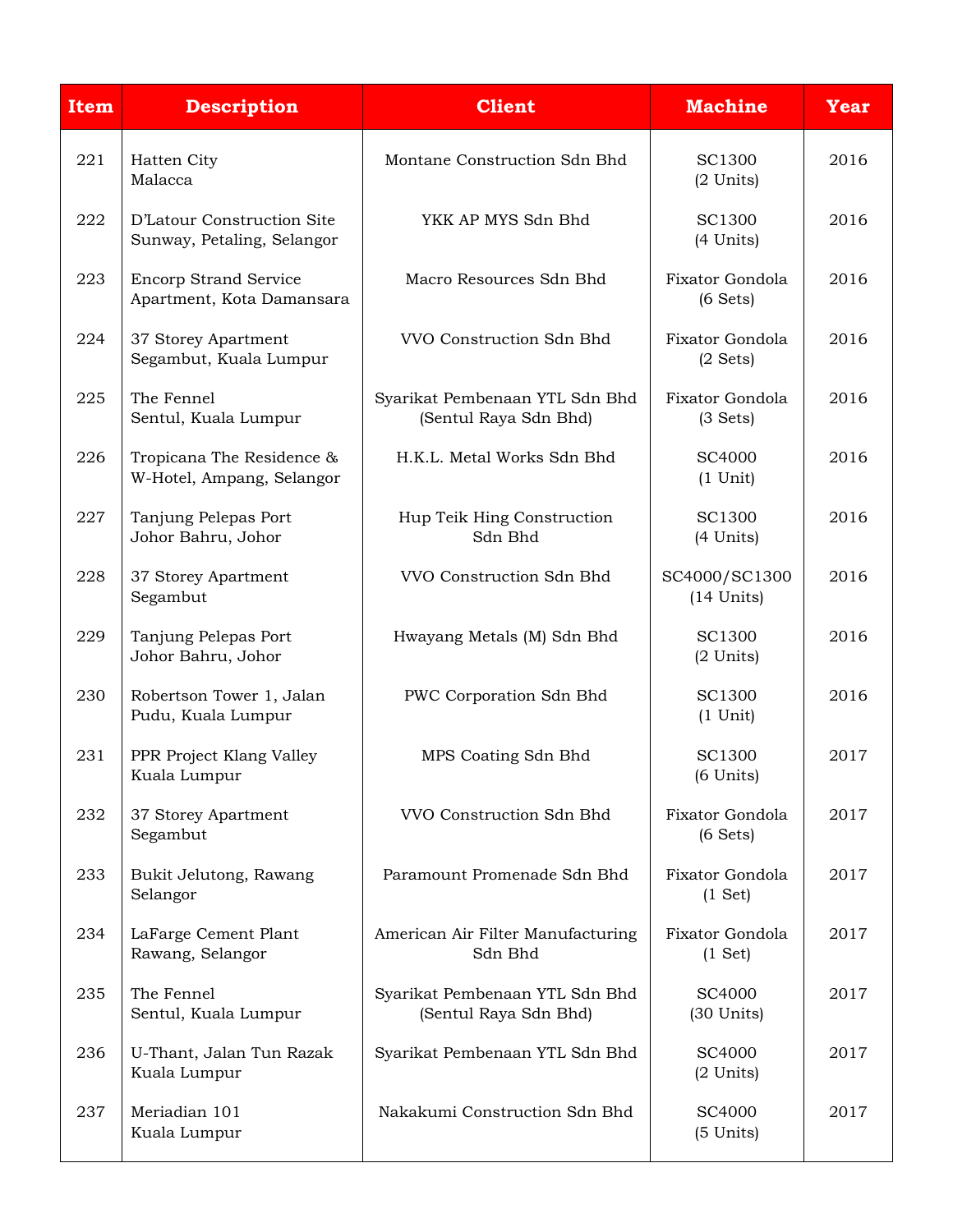| <b>Item</b> | <b>Description</b>                                     | <b>Client</b>                                | <b>Machine</b>                        | <b>Year</b> |
|-------------|--------------------------------------------------------|----------------------------------------------|---------------------------------------|-------------|
| 238         | LaFarge Cement Plant<br>Rawang, Selangor               | American Air Filter Manufacturing<br>Sdn Bhd | <b>SC4000</b><br>$(2$ Units)          | 2017        |
| 239         | Tanjung Pelepas Port (PTP 2)<br>Johor Bahru, Johor     | JEKS Engineering Sdn Bhd                     | <b>SC4000</b><br>(3 Units)            | 2017        |
| 240         | Vega Residences<br>Cyberjaya, Selangor                 | Edol Bina Sdn Bhd                            | <b>SC1300</b><br>$(1$ Unit)           | 2017        |
| 241         | City of Green, Bukit Serdang<br>Selangor               | Sun Plaza Developments Sdn Bhd               | <b>SC4000</b><br>$(12$ Units)         | 2017        |
| 242         | Shaftburry Avenue, Presint 1<br>Putrajaya              | Ikhasas Resources Sdn Bhd                    | <b>SC4000</b><br>$(2$ Units)          | 2017        |
| 243         | City of Green, Bukit Serdang<br>Selangor               | Sun Plaza Developments Sdn Bhd               | Fixator Gondola<br>$(7 \text{ Sets})$ | 2017        |
| 244         | Petronas Rapid, Pengerang<br>Johor                     | NS Bluescope Lysaght Malaysia                | SC4000<br>(2 Units)                   | 2017        |
| 245         | Program Perumahan Rakyat<br>(PPR), Tmn. Pelangi, Johor | Islah Mega Sdn Bhd                           | <b>SC1300</b><br>(7 Units)            | 2017        |
|             |                                                        |                                              |                                       |             |
|             |                                                        |                                              |                                       |             |
|             |                                                        |                                              |                                       |             |
|             |                                                        |                                              |                                       |             |
|             |                                                        |                                              |                                       |             |
|             |                                                        |                                              |                                       |             |
|             |                                                        |                                              |                                       |             |
|             |                                                        |                                              |                                       |             |
|             |                                                        |                                              |                                       |             |
|             |                                                        |                                              |                                       |             |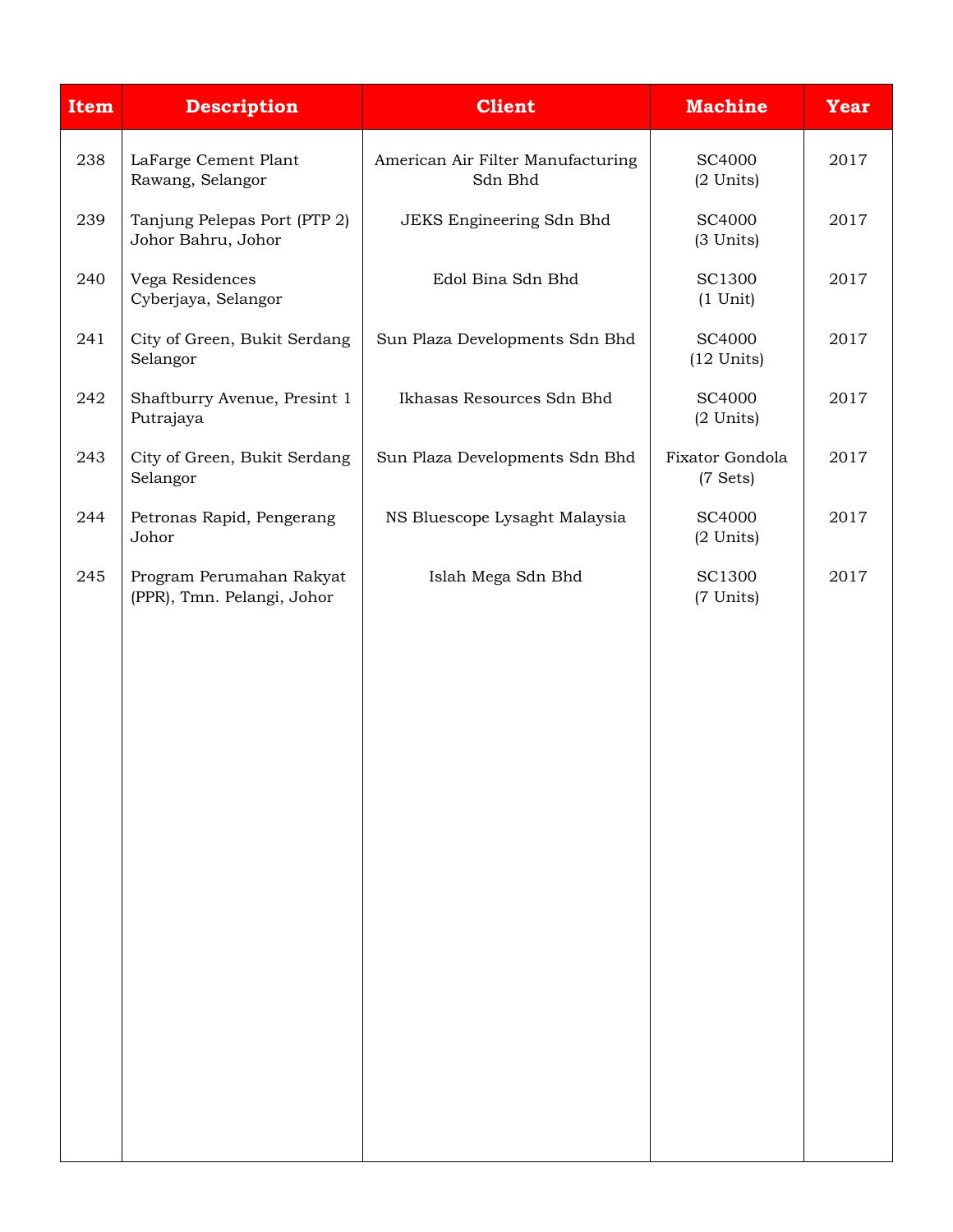### **Scan-Rent Sdn Bhd ON-GOING PROJECT REFERENCES Construction Division**

| <b>Item</b>  | <b>Description</b>                                     | <b>Client</b>                 | <b>Machine</b>                            | Year |
|--------------|--------------------------------------------------------|-------------------------------|-------------------------------------------|------|
| $\mathbf{1}$ | Program Perumahan Rakyat<br>(PPR), Tmn. Pelangi, Johor | Islah Mega Sdn Bhd            | SC <sub>1300</sub><br>$(2 \text{ Units})$ | 2017 |
| 2            | One Residences<br>Kuala Lumpur                         | Akisama Construction Sdn Bhd  | SC <sub>4000</sub><br>(4 Units)           | 2017 |
| 3            | One Residences<br>Kuala Lumpur                         | Akisama Construction Sdn Bhd  | Fixator Gondola<br>$(4 \text{ Sets})$     | 2017 |
| 4            | BSP 21, Bandar Saujana<br>Putra, Selangor              | Vestland Resources Sdn Bhd    | SC <sub>4000</sub><br>$(1$ Units)         | 2017 |
| 5            | Art Plus, Jalan Ampang<br>Kuala Lumpur                 | Setiakon Construction Sdn Bhd | SC <sub>4000</sub><br>$(1 \text{ Unit})$  | 2017 |
| 6            | Wisma KWSG, Jln Kampung<br>Atap, Kuala Lumpur          | F & T Creative Sdn Bhd        | SC <sub>4000</sub><br>$(1 \text{ Unit})$  | 2017 |
| 7            | Wisma KWSG, Jln Kampung<br>Atap, Kuala Lumpur          | F & T Creative Sdn Bhd        | Fixator Gondola<br>$(4 \text{ Sets})$     | 2018 |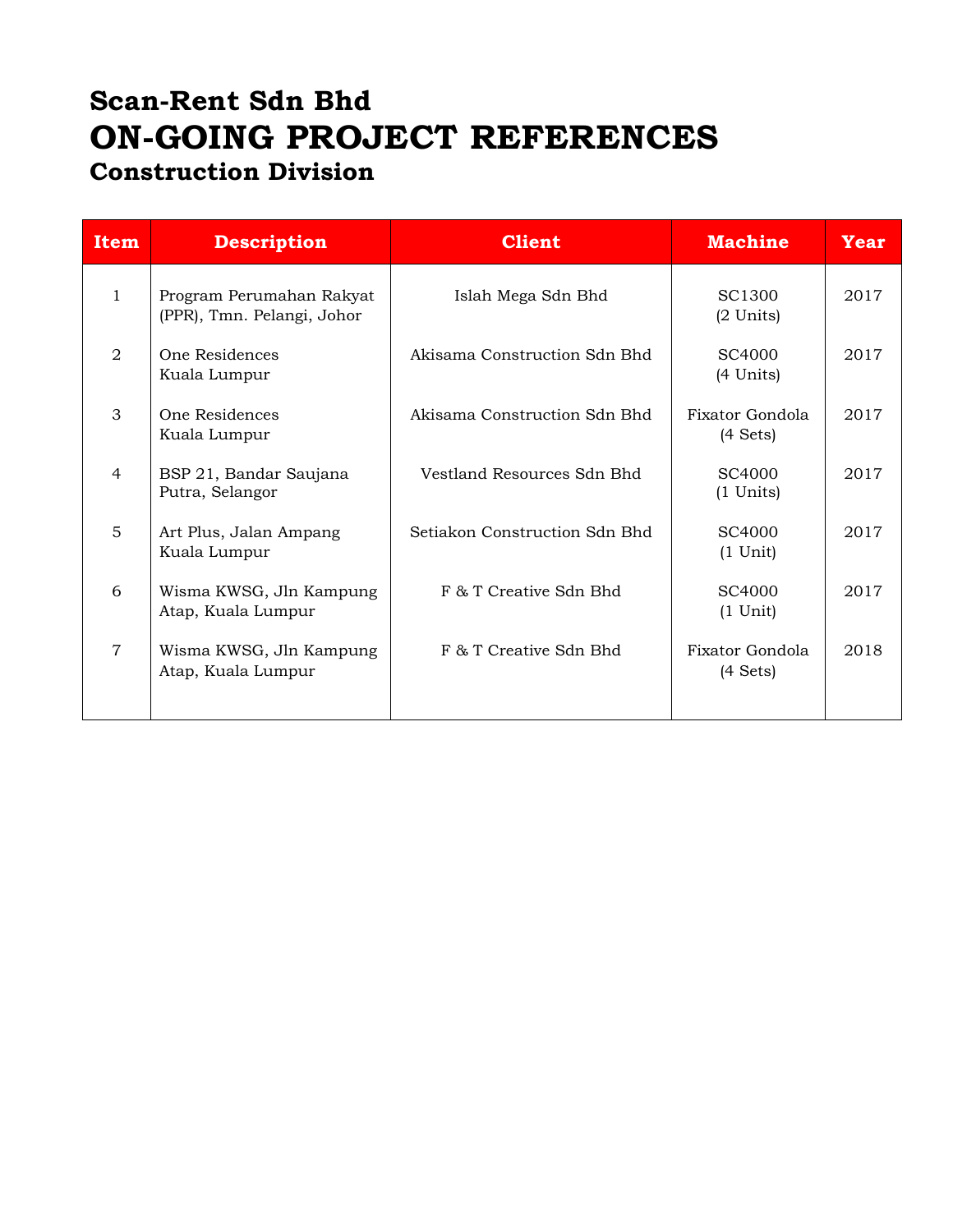# **Scan-Rent Sdn Bhd AWARDED PROJECT REFERENCES Oil & Gas Division**

| <b>Item</b>    | <b>Description</b>                                            | <b>Client</b>                   | <b>Machine</b>               | Year |
|----------------|---------------------------------------------------------------|---------------------------------|------------------------------|------|
| $\mathbf{1}$   | Petronas Flare Tower GPP3<br>Kerteh, Terengganu               | Premier Level Sdn Bhd           | SC4000<br>$(1$ Unit)         | 1999 |
| $\overline{2}$ | PDH Tower / CUF Site<br>Kuantan, Pahang                       | Premier Level Sdn Bhd           | SC4000/SC1300<br>(3 Units)   | 1999 |
| 3              | BASF, PDH Tower<br>Kuantan, Pahang                            | Premier Level Sdn Bhd           | SC4000<br>$(1$ Unit)         | 1999 |
| 4              | PDH Tower (Column - 3003<br>PHD)<br>Kuantan, Pahang           | Premier Level Sdn Bhd           | SC4000<br>$(1$ Unit)         | 2000 |
| 5              | Manjung Power Plant<br>Perak                                  | Premier Level Sdn Bhd           | SC4000<br>$(1$ Unit)         | 2001 |
| 6              | Petronas Gas Flare Tower<br>OGPC - GPP3<br>Kerteh, Terengganu | Premier Level Sdn Bhd           | SC4000<br>$(1$ Unit)         | 2001 |
| $\overline{7}$ | Petronas Optimal Flare<br>Tower<br>Kerteh, Terengganu         | Optimal Chemical (M) Sdn Bhd    | SC4000<br>$(1$ Unit)         | 2003 |
| 8              | Petronas Refinery -<br>Coke Drum<br>Malacca                   | Mushtari Maintenance Service SB | SC4000<br>$(1 \text{ Unit})$ | 2004 |
| 9              | Petronas Refinery -<br>Coke Drum<br>Malacca                   | Mushtari Maintenance Service SB | SC4000<br>$(1$ Unit)         | 2006 |
| 10             | Optimal Chemicals Main<br>Flare Tower<br>Kerteh, Terengganu   | Optimal Chemicals (M) Sdn Bhd   | SC4000<br>$(1$ Unit)         | 2006 |
| 11             | Petronas Gas Processing<br>GPP A<br>Kerteh, Terengganu        | Scan-Rent Oil & Gas Services SB | SC4000<br>$(1$ Unit)         | 2008 |
| 12             | New Flare Tower<br>Kerteh, Terengganu                         | BP Petronas Acetyls Malaysia    | SC4000<br>$(1$ Unit)         | 2008 |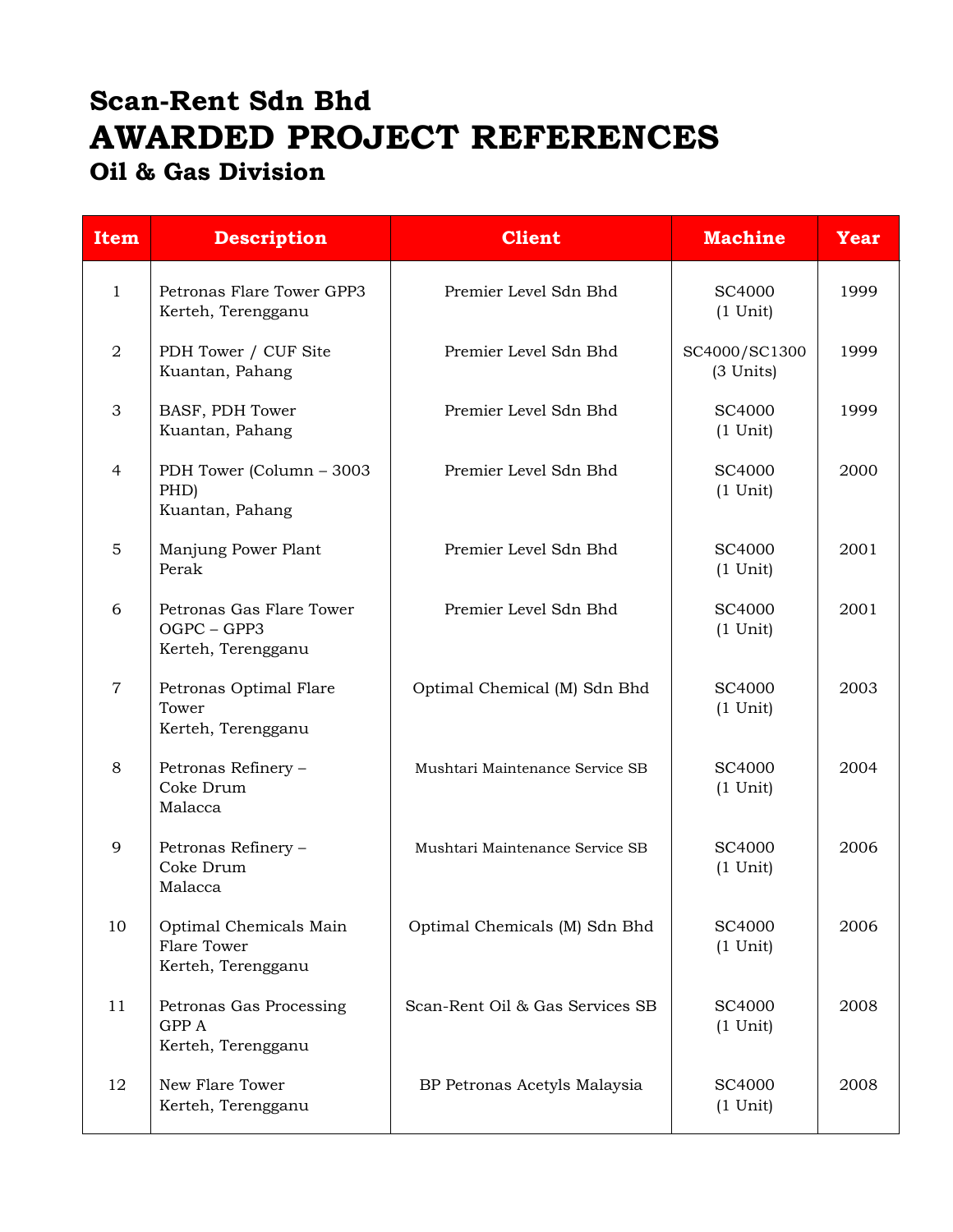| <b>Item</b> | <b>Description</b>                                                              | <b>Client</b>                                                                               | <b>Machine</b>                | <b>Year</b> |
|-------------|---------------------------------------------------------------------------------|---------------------------------------------------------------------------------------------|-------------------------------|-------------|
| 13          | <b>MTBE</b><br>Kuantan, Pahang                                                  | MTBE Malaysia Sdn Bhd                                                                       | SC4000<br>$(1$ Unit)          | 2008        |
| 14          | Shell, New Flare Structure<br>Port Dickson                                      | Shell Refinery Malaysia                                                                     | SC4000<br>$(1$ Unit)          | 2008        |
| 15          | Kemaman, Terengganu                                                             | Aqueel Engineering &<br>Construction Sdn Bhd                                                | SC4000<br>$(1$ Unit)          | 2009        |
| 16          | Petronas Export Terminal<br>Flare Tip Replacement<br>TA2009, Kerteh, Terengganu | Optimal Olefin Sdn Bhd                                                                      | SC4000<br>$(1$ Unit)          | 2009        |
| 17          | Petronas Fertilizer<br>Gurun, Kedah                                             | Petronas Fertilizer (Kedah) Sdn<br><b>Bhd</b>                                               | SC4000<br>$(1$ Unit)          | 2009        |
| 18          | GPP3<br>Kerteh, Terengganu                                                      | Petronas Gas Bhd                                                                            | SC4000<br>$(1$ Unit)          | 2009        |
| 19          | Petronas Penapisan (Melaka)<br>Sdn Bhd, Melaka                                  | PFC Engineering Sdn Bhd                                                                     | SC4000<br>$(2$ Units)         | 2009        |
| 20          | <b>PPTSB</b><br>Kerteh, Terengganu                                              | Petronas Penapisan Terenganu<br>Sdn Bhd                                                     | SC4000<br>$(1$ Unit)          | 2011        |
| 21          | <b>BASF Petronas Chemical</b><br>Terengganu                                     | Petronas Chemicals Sdn Bhd                                                                  | SC4000<br>$(1$ Unit)          | 2011        |
| 22          | Column T2220, Revamp<br><b>BASF Petronas Chemicals</b>                          | MS Time Sdn Bhd                                                                             | SC4000<br>$(1$ Unit)          | 2011        |
| 23          | Reactor KR2 CCR TANP2011<br><b>PPTSB</b>                                        | Petronas Penapisan Terengganu<br>Sdn Bhd (PPTSB)                                            | SC4000<br>$(1$ Unit)          | 2011        |
| 24          | Crude Oil Tank<br>Maintenance (PPTSB)                                           | Mushtari Maintenance Sdn Bhd<br>(Awarded but the project was<br>cancelled in December 2011) | Gondola<br>$(2 \text{ Sets})$ | 2011        |
| 25          | GPP3 PRR 2, Flare Tower<br>Rectification, Terengganu                            | PFCE Offshore Worlwide Sdn Bhd                                                              | <b>SC4000</b><br>$(1$ Unit)   | 2012        |
| 26          | Maintenance of Reactor<br><b>PCKSB</b>                                          | Dialog Sdn Bhd                                                                              | SC4000<br>$(1$ Unit)          | 2012        |
| 27          | Kencana HL - KPOC Project<br>Lumut                                              | Kencana HL Sdn Bhd                                                                          | SC4000<br>$(1$ Unit)          | 2012        |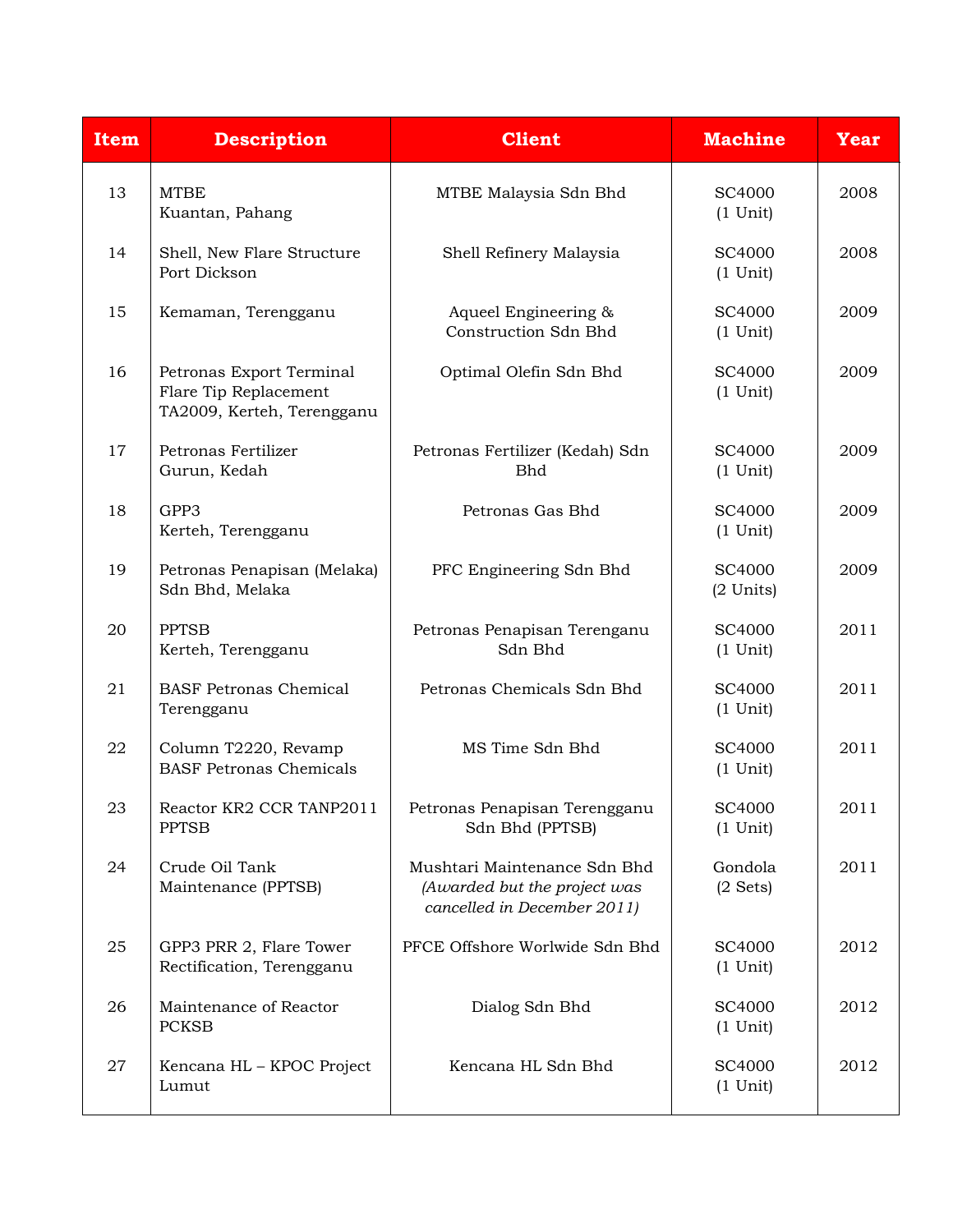| <b>Item</b> | <b>Description</b>                                                          | <b>Client</b>                                       | <b>Machine</b>               | <b>Year</b> |
|-------------|-----------------------------------------------------------------------------|-----------------------------------------------------|------------------------------|-------------|
| 28          | Fabrication of Tapis R-<br>Jacket, Piles &<br>Appurtenances<br>Lumut, Perak | Sapurakencana Petroleum<br>(Lumut Fabrication Yard) | SC4000<br>$(2$ Units)        | 2012        |
| 29          | Sunborn 1 (Boat 1)<br>Lumut, Perak                                          | Sunborn Marine Malaysia<br>Sdn Bhd                  | SC4000<br>$(2$ Units)        | 2013        |
| 30          | Adriatic 1 Leg Extension<br>Tanjung Langsat, Johor                          | Will Tech Asia Pte Ltd                              | SC4000<br>$(6$ Units $)$     | 2013        |
| 31          | Quench Tower TA 2013<br>Kereteh, Terengganu                                 | Petronas Chemicals Derivatives<br>Sdn Bhd           | SC4000<br>$(1$ Unit)         | 2013        |
| 32          | Flare Tower Shut Down<br>Kereteh, Terengganu                                | Petronas Chemicals Derivatives<br>Sdn Bhd           | SC4000<br>$(1$ Unit)         | 2013        |
| 33          | TAPIS-R Jacket,<br>Lumut                                                    | Kencana HL Sdn Bhd<br>(Sapura Kencana)              | SC4000<br>$(2$ Units)        | 2013        |
| 34          | Flare Revamp and<br>Rejuvenation 4 (PRR4)<br>Terengganu                     | Sankyu (Malaysia) Sdn Bhd                           | SC4000<br>$(1$ Unit)         | 2013        |
| 35          | Temporary Lift at Reactor,<br>Terengganu                                    | Petronas Penapisan (Terengganu)<br>Sdn Bhd          | SC4000<br>$(1 \text{ Unit})$ | 2014        |
| 36          | GPP6 Turnaround May 2014<br>Terengganu                                      | Mushtari Maintenance Services<br>Sdn Bhd            | SC4000<br>$(1$ Unit)         | 2014        |
| 37          | V5-0301E AT 6PS<br>Petronas Gas Berhad (GPP5)                               | Dynamic Engineering & Plant<br>Services Sdn Bhd     | SC4000<br>$(1$ Unit)         | 2015        |
| 38          | PCFKSB Major TA 2015                                                        | UBF Maintenance Sdn Bhd                             | SC4000<br>$(1$ Unit)         | 2015        |
| 39          | Tanjung Bin Power Plant<br>Johor Bahru, Johor                               | Bestrich Star Sdn Bhd                               | SC4000<br>$(1$ Unit)         | 2015        |
| 40          | A-6101 Flare PDH Plant<br>TA2016 for MTBE                                   | M.S Times Sdn Bhd                                   | SC4000<br>$(2$ Units)        | 2016        |
| 41          | Temporary Lift at Reactor<br>R22301/1/3/4                                   | Petronas Penapisan (Terengganu)<br>Sdn Bhd          | Hoist SC2032<br>$(1$ Unit)   | 2016        |
| 42          | Construction of LNG Tank 7<br>Bintulu, Sarawak                              | Sato Kogyo Co., Ltd                                 | SC4000<br>(4 Units)          | 2016        |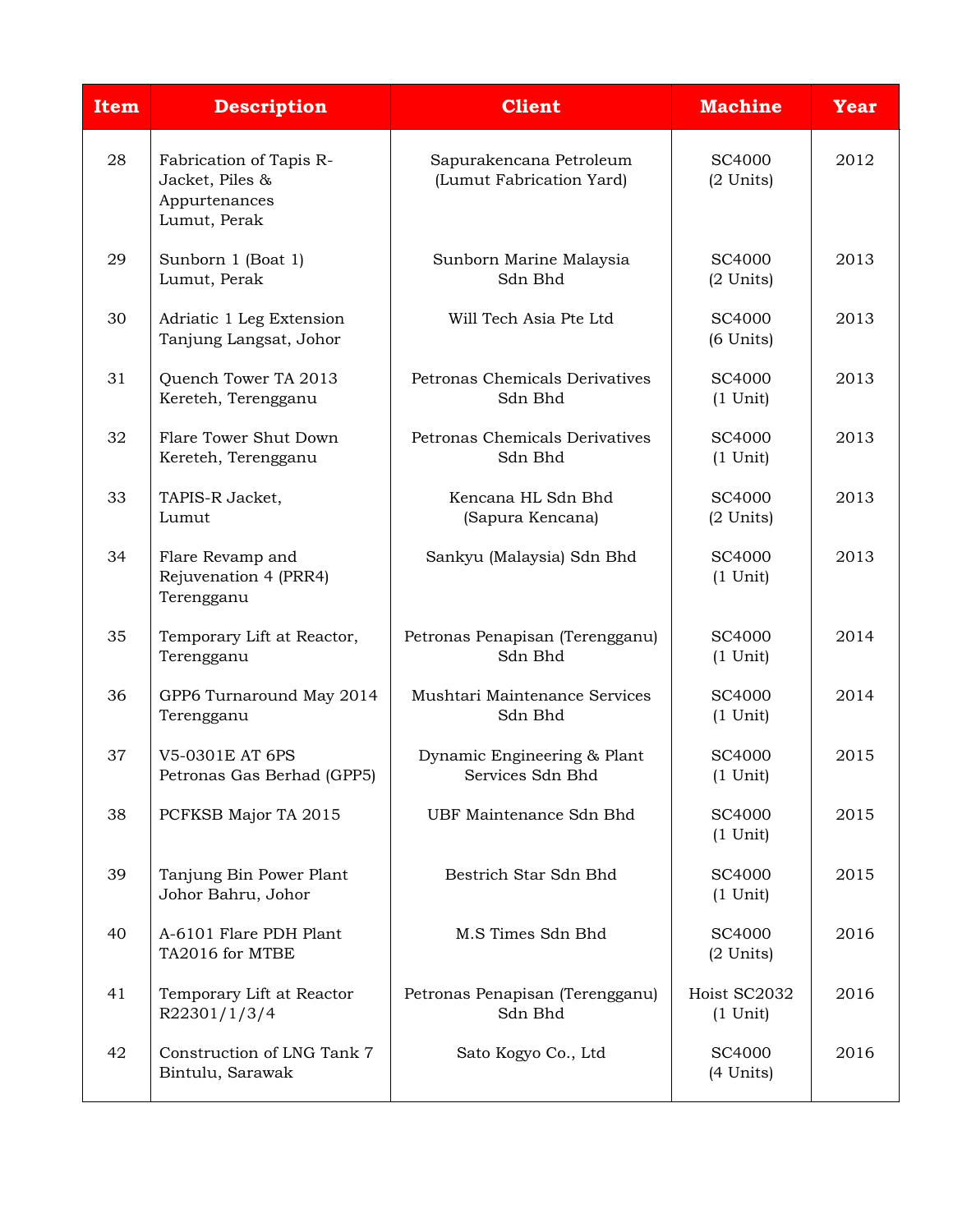| <b>Item</b> | <b>Description</b>                                    | <b>Client</b>                                | <b>Machine</b>             | <b>Year</b> |
|-------------|-------------------------------------------------------|----------------------------------------------|----------------------------|-------------|
| 43          | Plant 1 Minor TA16 (P1TA16)<br>2017, Labuan, Malaysia | Petronas Chemicals Methanol<br>Sdn Bhd       | <b>SC4000</b><br>(2 Units) | 2017        |
| 44          | Flare piping replacement<br>PPMSB2018TA               | Petronas Penapisan Melaka<br>${\rm Sdn}$ Bhd | <b>SC6000</b><br>(2 Units) | 2018        |
| 45          | Jimah East Power Plant<br>Lukut, Negeri Sembilan      | A Bagus Sdn Bhd                              | SC4000<br>(4 Units)        | 2018        |
|             |                                                       |                                              |                            |             |
|             |                                                       |                                              |                            |             |